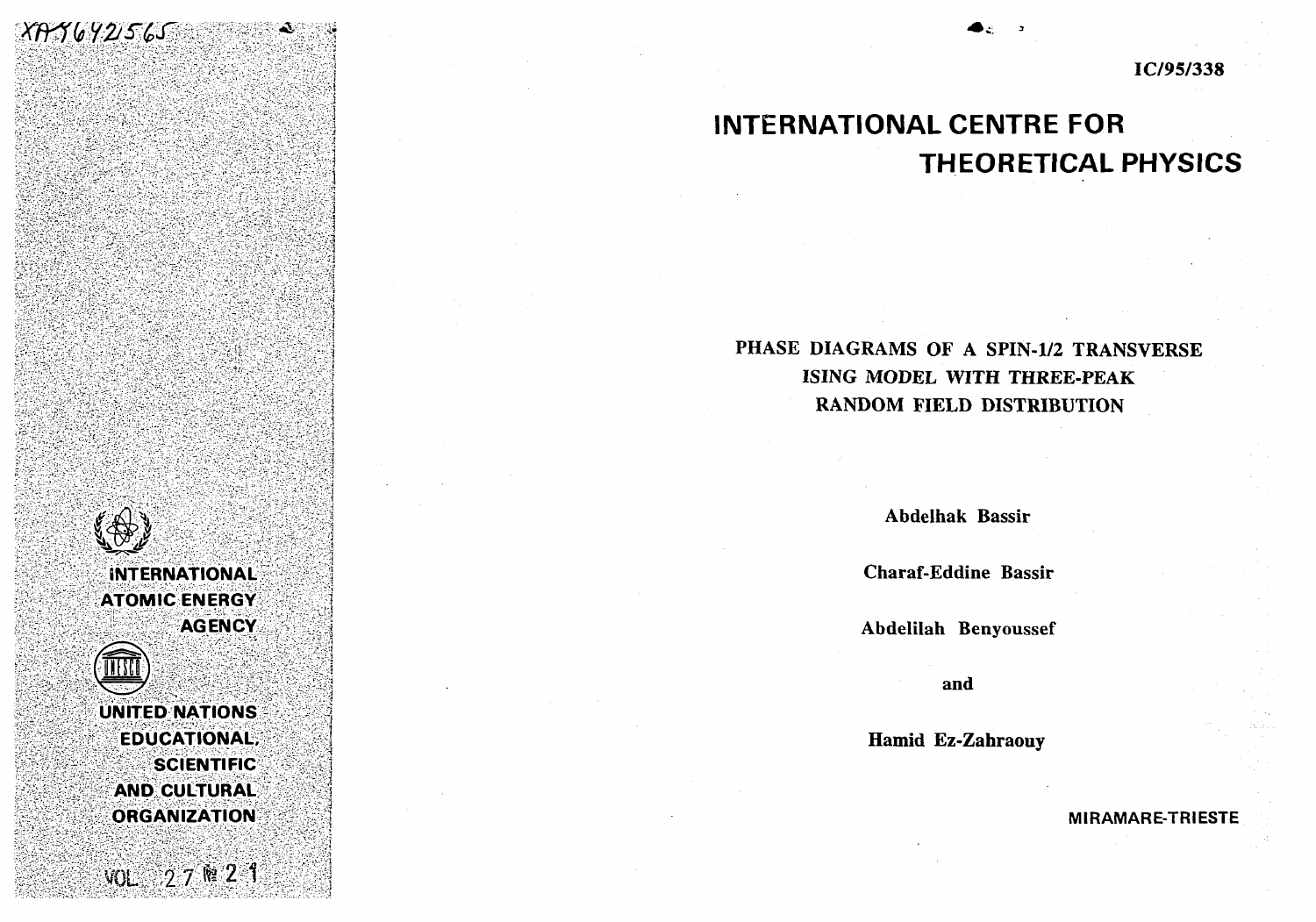## United Nations Educational Scientific and Cultural Organization and International Atomic Energy Agency INTERNATIONAL CENTRE FOR THEORETICAL PHYSICS

### **PHASE DIAGRAMS OF A SPIN-1/2 TRANSVERSE ISING MODEL WITH THREE-PEAK RANDOM FIELD DISTRIBUTION<sup>1</sup>**

Abdelhak Bassir<sup>2</sup>, Charaf-Eddine Bassir<sup>3</sup> International Centre for Theoretical Physics, Trieste, Italy,

Abdelilah Benyoussef and Hamid Ez-Zahraouy Laboratoire de Magnétisme et de Physique des Hautes Energies, Departement de Physique, Faculte des Sciences, B.P. 1014, Rabat, Morocco.

#### ABSTRACT

The effect of the transverse magnetic field on the phase diagrams structures of the Ising model in a random longitudinal magnetic field with a trimodal symmetric distribution is investigated within a finite cluster approximation. We find that a small magnetizations ordered phase (small ordered phase) disappears completely for a sufficiently large value of the transverse field or/and large value of the concentration of the disorder of the magnetic field. Multicritical behaviour and reentrant phenomena are discussed. The regions where the tricritical, reentrant phenomena and the small ordered phase persist are delimited as a function of the transverse field and the concentration  $p$ . Longitudinal magnetizations are also presented.

> MIRAMARE - TRIESTE July 1996

<sup>&#</sup>x27;Submitted to Physical Review B.

<sup>&</sup>lt;sup>2</sup>Permanent Address: Laboratoire de Magnétisme et de Physique des Hautes Energies, Departement de Physique, Faculte des Sciences, B.P. 1014, Rabat, Morocco and Département de Mathématique et Informatique, Faculté des Sciences et Techniques, B.P.577, Settat, Morocco.

<sup>&</sup>lt;sup>3</sup>Permanent Address: Laboratoire de Magnétisme et de Physique des Hautes Energies, Departement de Physique, Faculte des Sciences, B.P. 1014, Rabat, Morocco.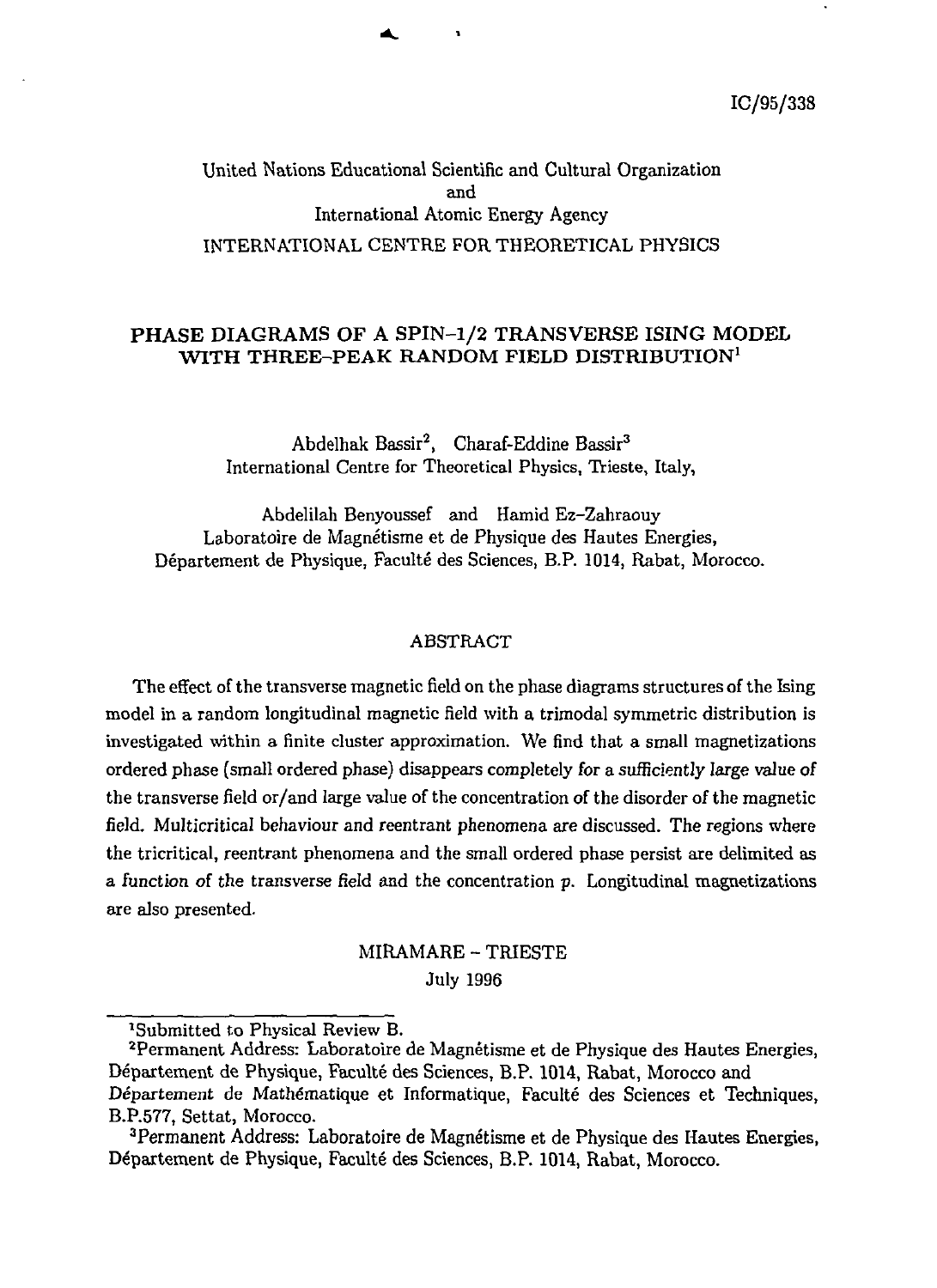#### I. Introduction

Since de Gennes introduced the transverse Ising model to explain the phase transition of hydrogen-bonded ferroelectrics such as  $KH_2PO_4$  in the order-disorder phenomena with tunnelling effects', it has been successfully used for the study of cooperative Jahan Teller transition (DyVO4 and TbVO4) and a number of problems of phase transitions associated with order-disorder phenomena in other systems (a more detailed application has been reviewed in ref. [2]). The model is described by the Ising Hamiltonian to which is added a term which represents the effects of the transverse field part.

Recently, some authors have studied the effects of longitudinal random fields on the phase diagrams as well as the tricritical behaviour in a quantum transverse spin-1/2 Ising model<sup>3-9</sup>. However experimental<sup>10</sup> and theoretical<sup>11,12</sup> studies of Ising systems subjected to random magnetic field have concentrated mainly on the question of what is the lower critical dimension. Hence the lower critical dimension above which longrange order can be established, is two<sup>11-13</sup>. Theoretically, the random field Ising model (RFIM) has been widely investigated by the use of various techniques, including the mean field approximation, effective field theories<sup>14-16</sup>, finite cluster approximation<sup>17-20</sup>, renormalization calculations<sup>11,21</sup> and Monte-Carlo simulations<sup>22,23</sup>. It is well known that the critical behaviour of the RFIM depends on the distribution of the random fields. For instance , the transition is always of second order for a gaussian distribution of random fields, but a tricritical point appears for a bimodal distribution<sup>21</sup>. by using a trimodal distribution for the RFIM,  $M$ attis  $24$  has shown within a mean-field approach, that the critical behaviour depends on the degree of dilution of the random field. Kaufman, Kluzinger and Khurana<sup>25</sup> have performed a detailed study of the phase diagram of the RFIM with the trimodal distribution of random field. They show that a rich variety of multicritical points appears as a function of the

 $\overline{2}$ 

ĵ,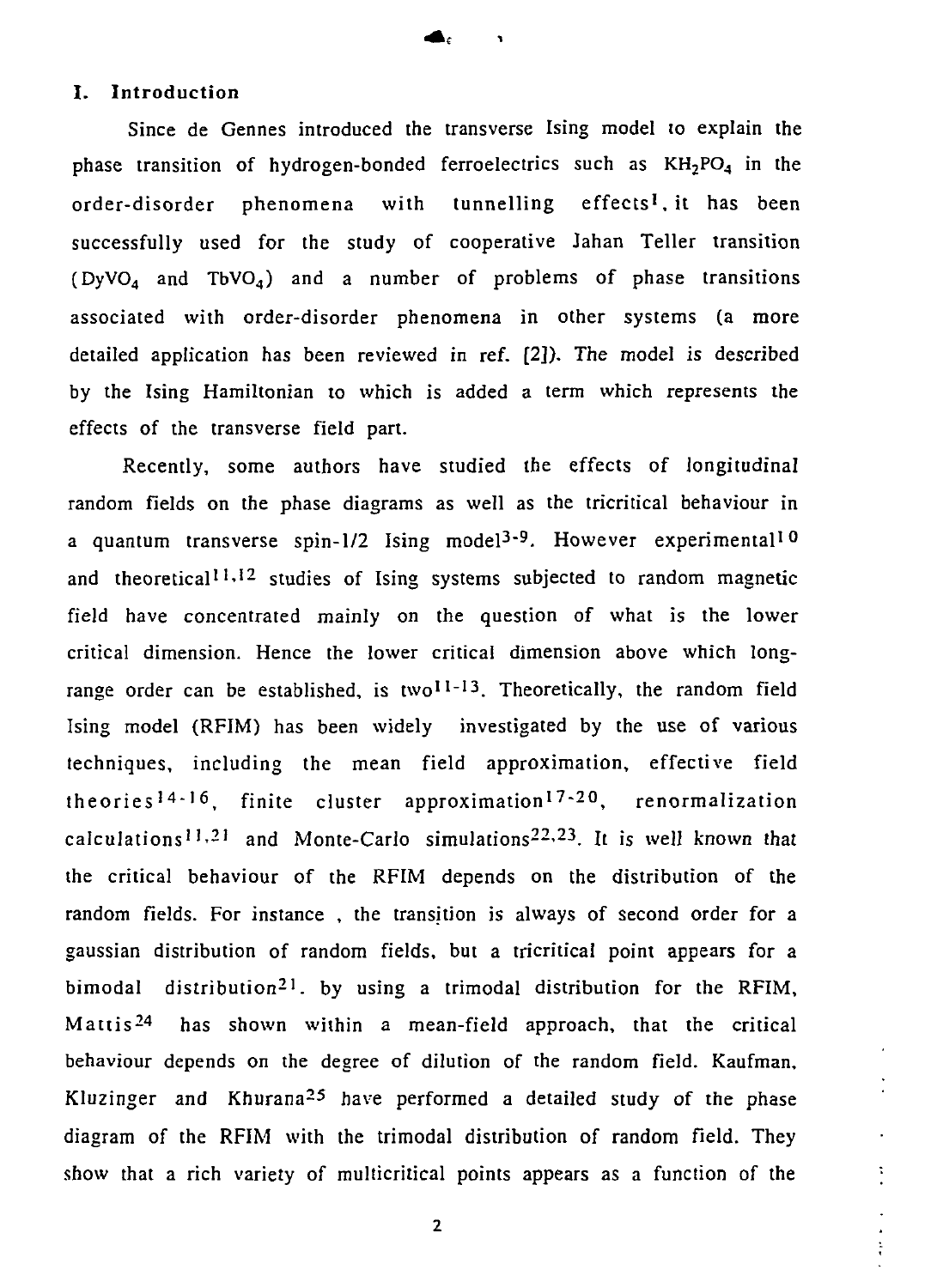field dilution p. They also show that the trimodal distribution is relevant to the experimental study of diluted antiferromagnets<sup>1,24,26</sup>, as, for instance,  $Fe<sub>x</sub>Zn<sub>1,x</sub>F<sub>2</sub>$ , in a uniform magnetic field. In this case, the concentration of the iron ions could be related with p values of the trimodal distributions. For the bimodal and the trimodai distribution, the existence of the tricritical and the reentrant phenomena are due to the competition between the quantum fluctuation and randomness; the quantum fluctuation is induced by the transverse field and the randomness is caused by the random distributions of longitudinal field. However, the two effects do not operate in the same manner when the temperature decreases. When the temperature is reduced, quantum fluctuations dominate and the transition from the disordered phase to the ordered phase is more characteristic of a quantum spin transition. If the temperature is decreased further, the random field dominate and a reentrant transition to the disordered phase may take place. On the other hand, Kaufman et al<sup>25</sup> have studied within a mean field approximation the phase diagram of the Ising model with a symmetric three-peak distribution of the random field, they have found that the ordered phase persists for arbitrary large random fields at low temperatures.

Our goal in the present work is to study the effect of a transverse magnetic field on the phase diagram structures, but since for disordered models the mean field approach neglects all spin correlations is not satisfactory, we will use the finite cluster approximation<sup>27-29</sup> within an expansion technique for spin-1/2 cluster identities<sup>30</sup>, which still neglects correlations between different spins, but takes into account relations such as  $\langle S^2 \rangle = 1$  exactly.

The outline of the present paper *is as follows.* In section II we give the model and we propose a description of the finite cluster approximation. Section III is reserved for results and discussion. Finally, we draw our conclusion in section IV.

 $\frac{3}{4}$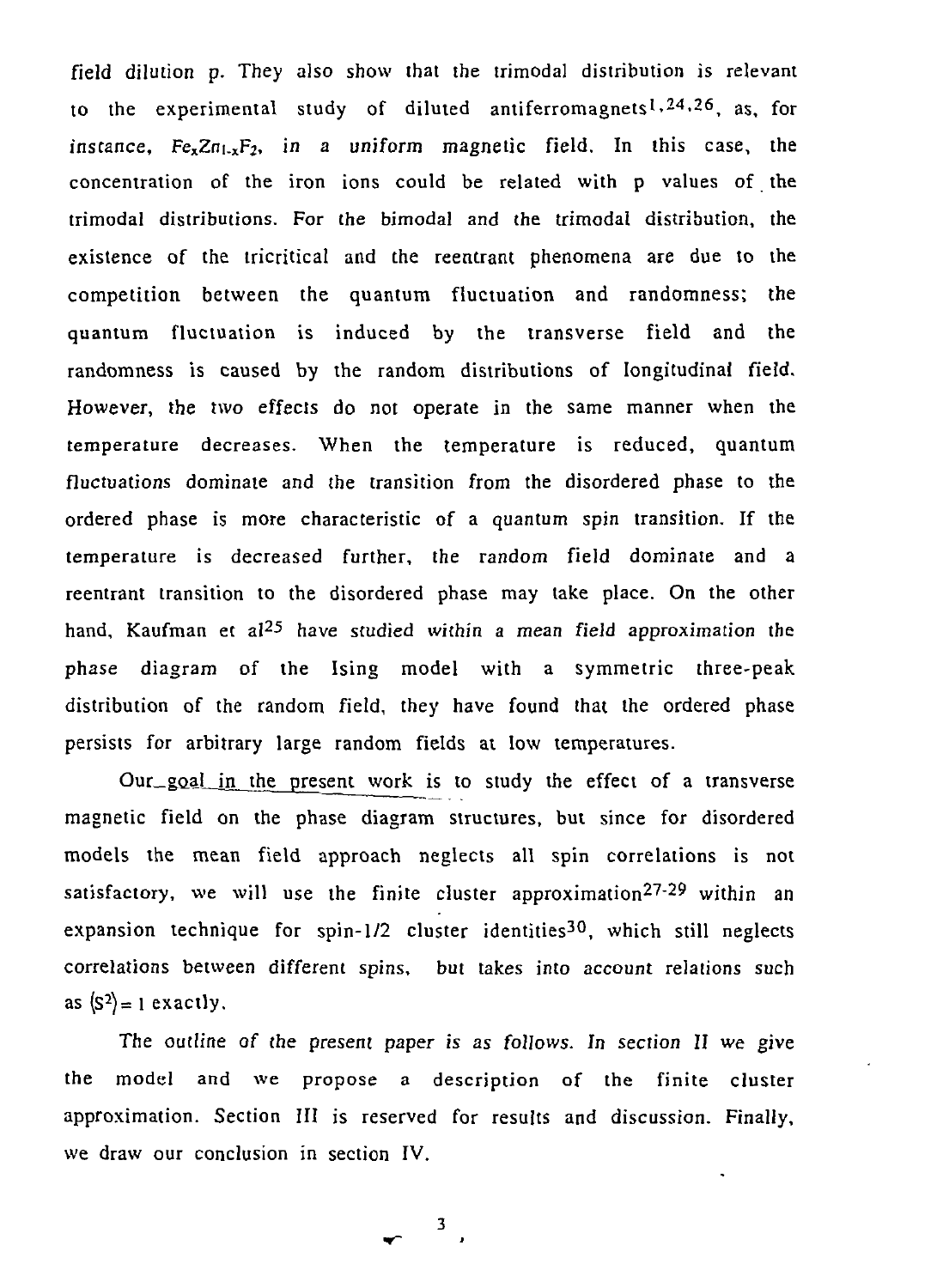#### II. Model and Method

We consider a spin-1/2 transverse Ising model in a three-peak random field distribution which is described by the following Hamiltonian:

$$
H = -J\sum_{i,j>} S_i^z S_j^z - \Omega \sum_i S_i^x - \sum_i h_i S_i^z \tag{1}
$$

where  $S_i^x$  and  $S_i^z$  are respectively the x component and the z component of a  $\sin^{-1/2}$  operator at site i,  $\Omega$  is the transverse field, J is the magnetic coupling constant.  $(i,j)$  runs over all nearest-neighbour pairs of spins and hi is the applied random longitudinal magnetic field governed by the following three-peak symmetric distribution ( $P(h) = P(-h)$ );

$$
P(h_i) = \frac{1}{2} p \left[ \delta(h_i - h) + \delta(h_i + h) \right] + (1-p) \delta(h_i)
$$

where  $0 \le p \le l$ ,  $h \ge 0$ .

Our calculations are carried out for the simple-cubic structure, with the corresponding coordination number  $N = 6$ .

For disordered models the mean field approximation which neglects all spin correlations is not satisfactory. But to compute the average over all spin configurations  $(S_i)_{D_i}$ , where  $(...)$  indicates the thermal average, and  $(.,)_D$ means the random configurational average, we will use the finite-cluster approximation<sup>27,29</sup> within an expansion technique for spin  $1/2$  cluster identities<sup>30</sup> .

Using a single-site cluster approximation in which attention is focused on a cluster comprising just a single selected spin labelled 0, and the neighbouring spins wiih which it directly interacts, We get the Hamiltonian containing 0, namely

$$
H_0 = (A - h_0) S_0^2 + BS_0^x
$$
 (2)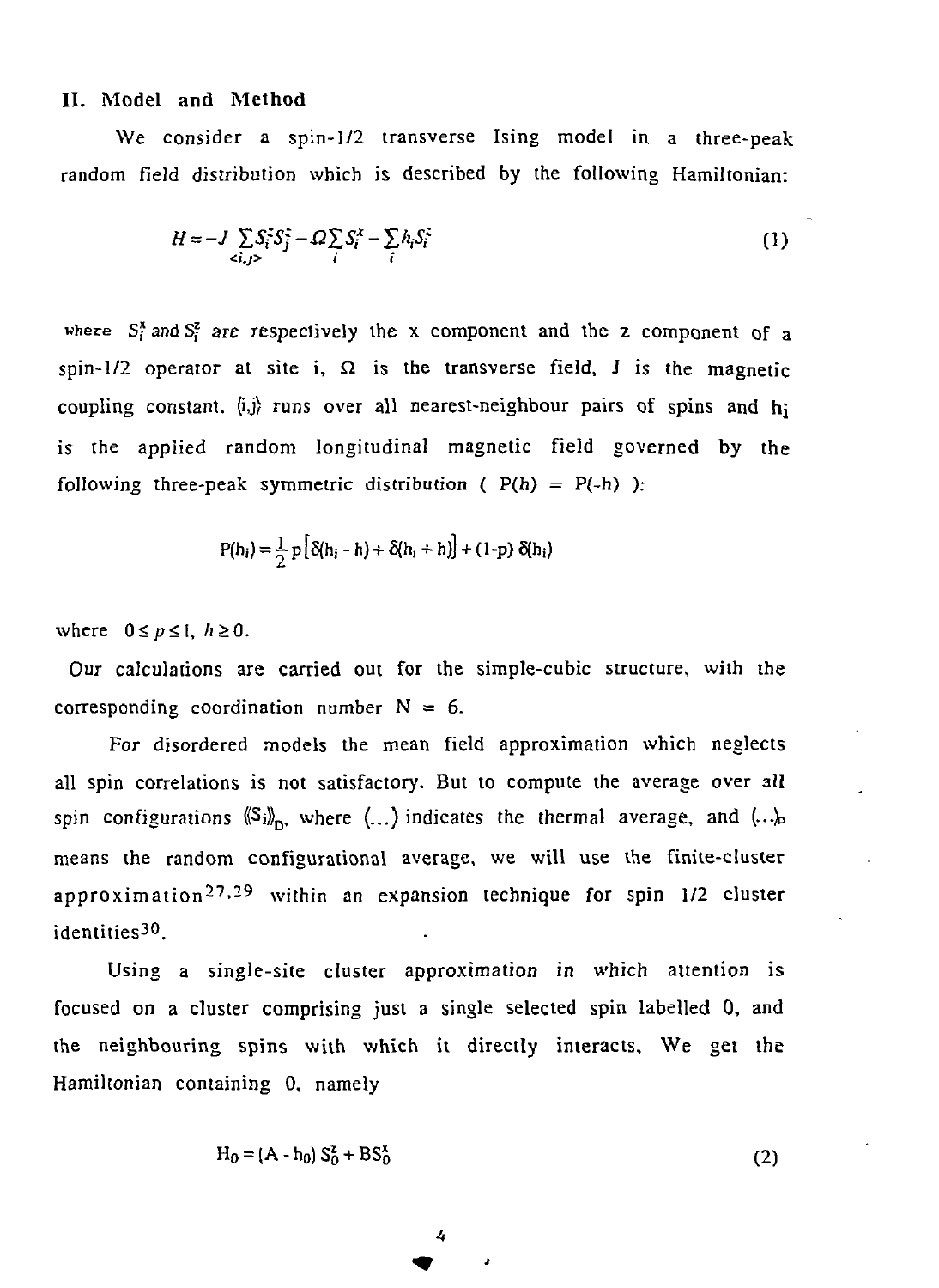where

¢,

$$
A = -J\sum_{j=1}^{N} S_j^z \text{ and } B = -\Omega
$$
 (3)

N is the coordination number.

The starting point of single-site cluster approximation is a set of formal identities of the type

$$
\langle \langle S_0^{\alpha} \rangle \rangle = \langle \frac{\text{Tr}_0 S_0^{\alpha} \exp(-\beta H_0)}{\text{Tr}_0 \exp(-\beta H_0)} \rangle \tag{4}
$$

where  $\langle S_{0}^{\alpha} \rangle$  ( $\alpha = z, x$ ) denotes the average value of the spin 0 for a given configuration c of all other spins, i.e when all other spins  $S_i$  ( $i \neq 0$ ) have fixed values.  $\langle \ldots \rangle$  denotes the average over all spin configurations. trace<sub>0</sub> means the trace performed over  $S_{0\alpha}$  only.  $\beta = \frac{1}{15 \pi^2}$ , T is the absolute  $\mathbf{r}_{\mathbf{B}}$ temperature and  $K_B$  is the Boltzmann constant.

To calculate  $\langle S_{0/c}^{\alpha} \rangle$ , one has to effect the inner traces in eq (4) over the configuration of spin 0. hence,

$$
\langle S_0^2 \rangle_c = \frac{A}{\sqrt{A^2 + \Omega^2}} \tanh \left( \frac{1}{k_B T} \sqrt{A^2 + \Omega^2} \right)
$$
 (5)

$$
\langle S_0^x \rangle_c = \frac{\Omega}{\sqrt{A^2 + \Omega^2}} \tanh \left( \frac{1}{k_B T} \sqrt{A^2 + \Omega^2} \right)
$$
 (6)

The magnetizations  $m_Z$  and  $m_X$  are given by:

$$
m_x = \langle f_x(A) \rangle \tag{7}
$$

 $m_r = \langle f_r(A) \rangle$ (8)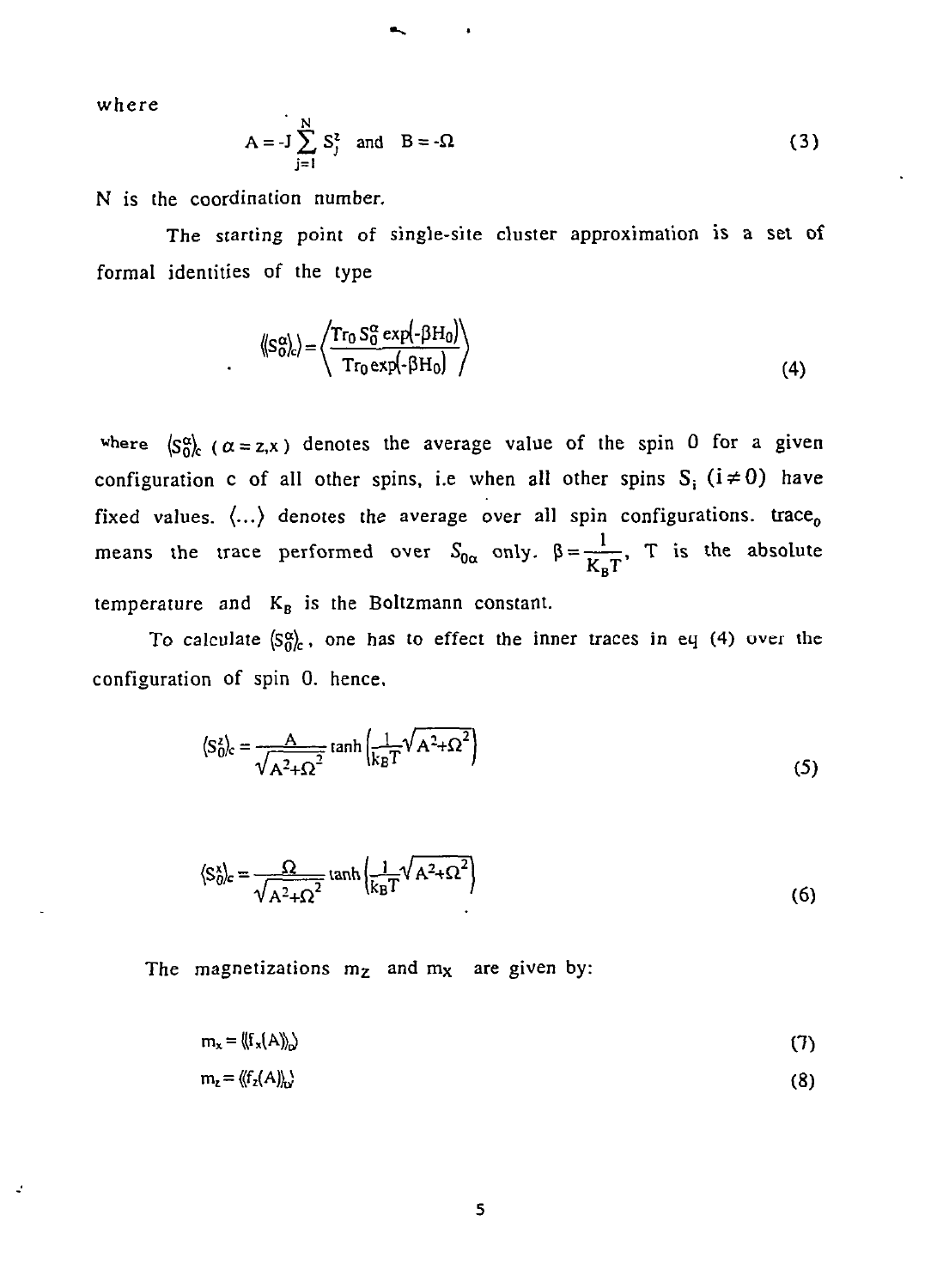with

$$
f_x(A) = \langle S_0^x \rangle_c
$$
  

$$
f_x(A) = \langle S_0^z \rangle_c
$$

where  $\langle \dots \rangle$  denotes the average over all configurations of the other spins  $S_i$ ( $\neq 0$ ) and (...) denotes the average over all configurations of the disorder of the longitudinal magnetic field. Using the distribution of hi mentioned above, the average over the disorder of h<sub>i</sub> of  $\langle S_{0}^{\alpha} \rangle$  ( $\alpha$  = z,x) is given by:

$$
\langle \langle S_0^{\alpha} \rangle \rangle_o = \int \langle S_0^{\alpha} \rangle_c P(h) \, dh
$$
  
=  $\frac{p}{2} (\langle S_0^{\alpha} \rangle_c^+ + \langle S_0^{\alpha} \rangle_c^+ + (1 - p) \langle S_0^{\alpha} \rangle_c^0)$  (9)

where  $\langle S_0^{\alpha} \rangle^{\pm}$  is the value of  $\langle S_0^{\alpha} \rangle_c$  when  $h = \pm h_0$  and  $\langle S_0^{\alpha} \rangle_c^0$  is its value when  $h = 0$ .

To calculate  $\langle 56 \rangle$ ) we have used the expansion technique for cluster identities of spin-1/2 Ising systems<sup>30</sup> as follows: Suppose one considers the general product  $\prod_{i=1}^{N} \sum_{i=1}^{n}$  which contains 2<sup>N</sup> terms. From these terms one may collect together all those terms containing p factors of  $S_j^2$ . Such a set is denoted by  ${S^2}_0$ .

Our aim is to expand the function  $\langle S_{0}^{a} \rangle_{cb}$  of eqs (7,8) in terms of these  $\langle S^z \rangle_p$ . Thus, if one write:

$$
\langle \langle S_0^{\alpha} \rangle_c \rangle_p = \sum_{p=0}^{N} A_{p\alpha} \langle S^z \rangle_p
$$
 (10)

To calculate the coefficients  $A_{p\alpha}$  ( $\alpha = x,z$ ), we use the expansion technique for the cluster identities of the spin- $1/2$  Ising systems<sup>30</sup>, namely.

$$
A_{p\alpha} = \frac{1}{2^N C_p^N} \sum_{i=0}^N C_i^N \epsilon_i(N, p) f_{i\alpha}(N)
$$
 (11)

*with*

$$
\epsilon_i(N,p) = \sum_{\mu=0}^i \; (-1)^{\mu} C^i_{\mu} C^{N-i}_{p-\mu}
$$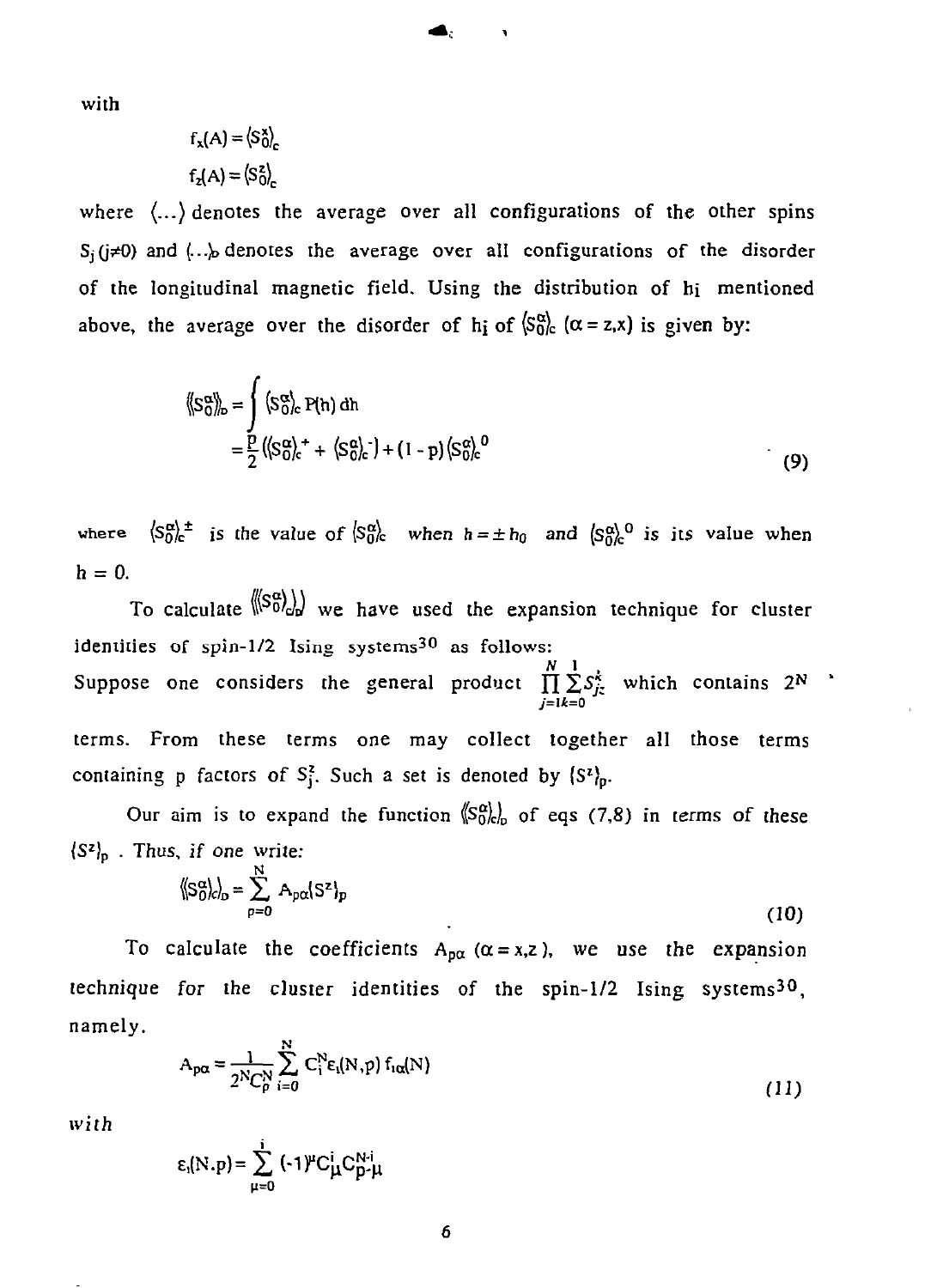where

$$
f_{i\alpha}(N)=f_{0\alpha}(N-2i)\qquad \quad (\alpha=x,z)
$$

and

 $C_n^m = \frac{C_{n-1}}{n! (m-n)!}$  are the binomial coefficients.

Using the simplest approximation of the Zernike decoupling of the type:  $\langle S_{iz}S_{jz} \dots S_{kz} \dots \rangle = \langle S_{iz} \rangle \langle S_{iz} \rangle \dots \langle S_{kz} \rangle \dots$  for  $i \neq j \neq k \neq \dots$ 

and seeing that the number of elements of the set  $(S^2)_p$  is equal to  $C_p^N$ , then the averaged magnetizations  $m_\alpha = \sqrt{\langle S_\alpha^{\alpha} \rangle}$  ( $\alpha=x,z$ ) are given by:

$$
m_x = \sum_{p=0}^{N} A_{px} C_p^N m_z^p
$$
 (12)

$$
m_z = \sum_{p=0}^{N} A_{pz} C_p^N m_z^p
$$
 (13)

Let us put  $m = m_z = \frac{\mathcal{S}_z}{2}$ , we obtain an equation in powers of m of the form

$$
m = A_1 m + A_3 m^3 + \dots \tag{14}
$$

The critical temperature of the second-order transition is determined by  $A_1 = 1$ . In the vicinity of the second-order transition the magnetization  $m_z$ is determined by

$$
m_Z^2 = \frac{1 - A_1}{A_3}
$$
 (15)

The right-hand side of (15) must be positive. If this is not the case the transition is of first order. The point  $A_1 = 1$  and  $A_3 = 0$  is the tricritical point. With expressions (12,13) we are able to determine ihe complete phase diagram in the space  $(T,h, \Omega)$  for each value of p.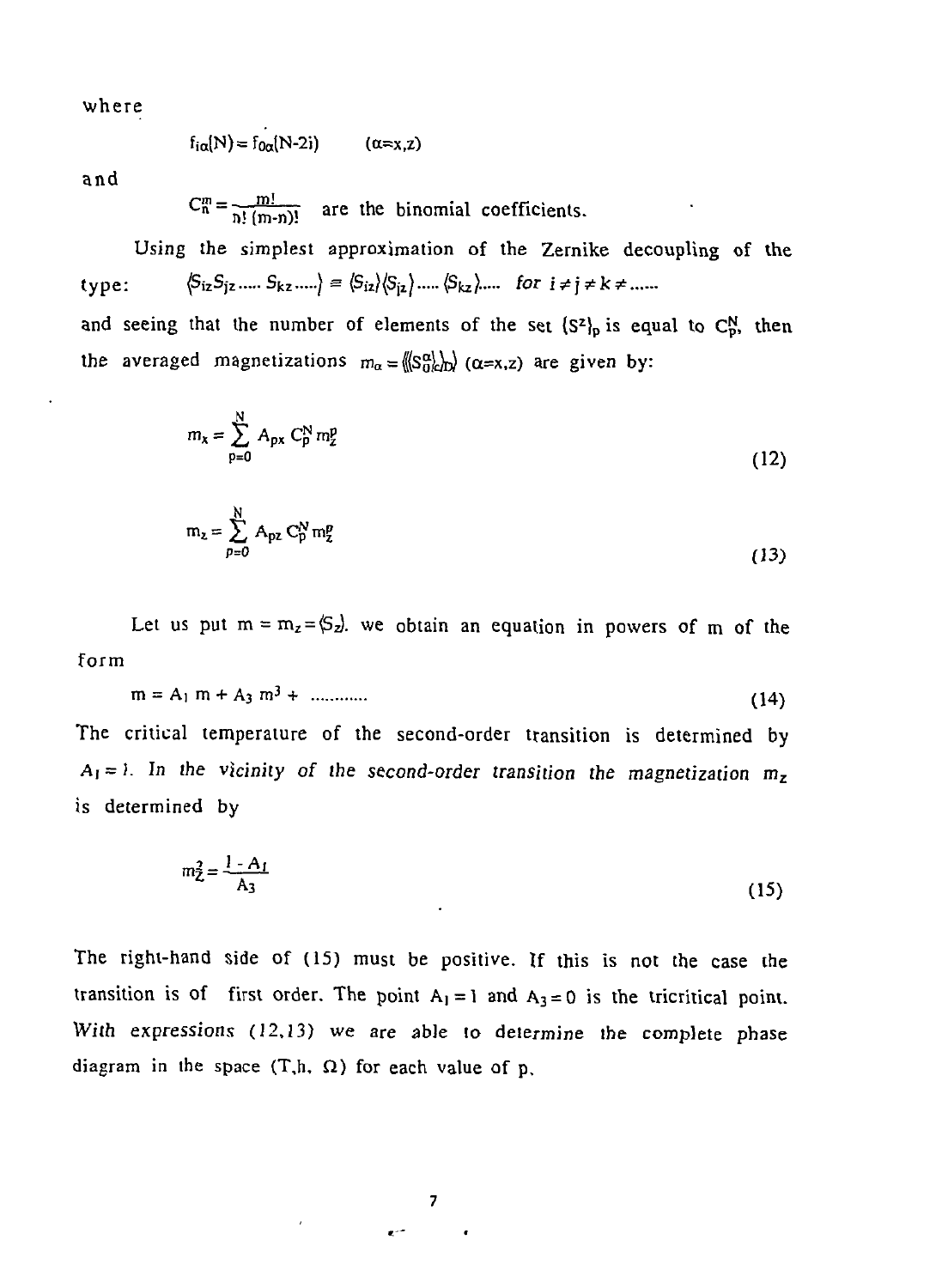#### III. Results and Discussion

In this section we present the results of the model (1) in which we improve the phase diagram topologies calculated within mean field approach by Kaufman et al<sup>25</sup>, by using the finite cluster approximation which *is superior than* the mean field approach for disordered systems. On the other hand we examine the effect of quantum fluctuations (i.e the effect of the transverse field) on the phase diagrams structures of the model (1). Equations (12,13) are solved by iteration, however the phase diagrams are determined numerically in the plane (T, h), for several values of the transverse field and concentration p of the disordered field. Hence, for  $\Omega = 0$ , and as a function of the concentration p, we find six different phase diagrams topologies instead of three as has been calculated within mean field approach by Kaufman et  $a^{25}$ .

For  $p_{c1} < p \le 1$ ,  $p_{c1} = 0.67$ , we obtain a phase diagram ( Fig.1a ) with a tricritical point C, which is located at  $T = 2$  and  $h_0 = 3.39$ , for  $p = 0.8$  and  $\Omega = 0$ . Ferromagnetic ordered ang disordered phases, coexist at a line of first order transition at low temperature, while they are separated by a line of critical point at sufficiently high temperature and small value of the magnetic field. In particular, for the case  $p = 1$ , we obtain exactly the same diagram as obtained by Yokota and Sugiyama<sup>4</sup>.

For  $p_{c2} < p \leq p_{c1}$ ,  $p_{c2} = 0.58$ , the tricritical behaviour persist again, but accompanying with a reentrance of the disordered phase. For  $p = 0.6$  the tricritical point C is located at  $T = 0.3$  and  $h_0 = 4.13$  (Fig.1b).

The phase diagram corresponding to the region  $p_{c3} < p \le p_{c2}$ ,  $p_{c3} = 0.51$ , is a little more complicated than that of Fig.lb. Furthermore the reentrant phenomena, the phase diagram include an ordered critical point  $B<sup>2</sup>$ (coexistence of *two* critical B phases) and a critical end point BA<sup>2</sup> (coexistence of critical point B and ordered  $A<sup>2</sup>$  phases) where we used the notations introduced by Griffiths<sup>33</sup>, and used in the work for kaufman et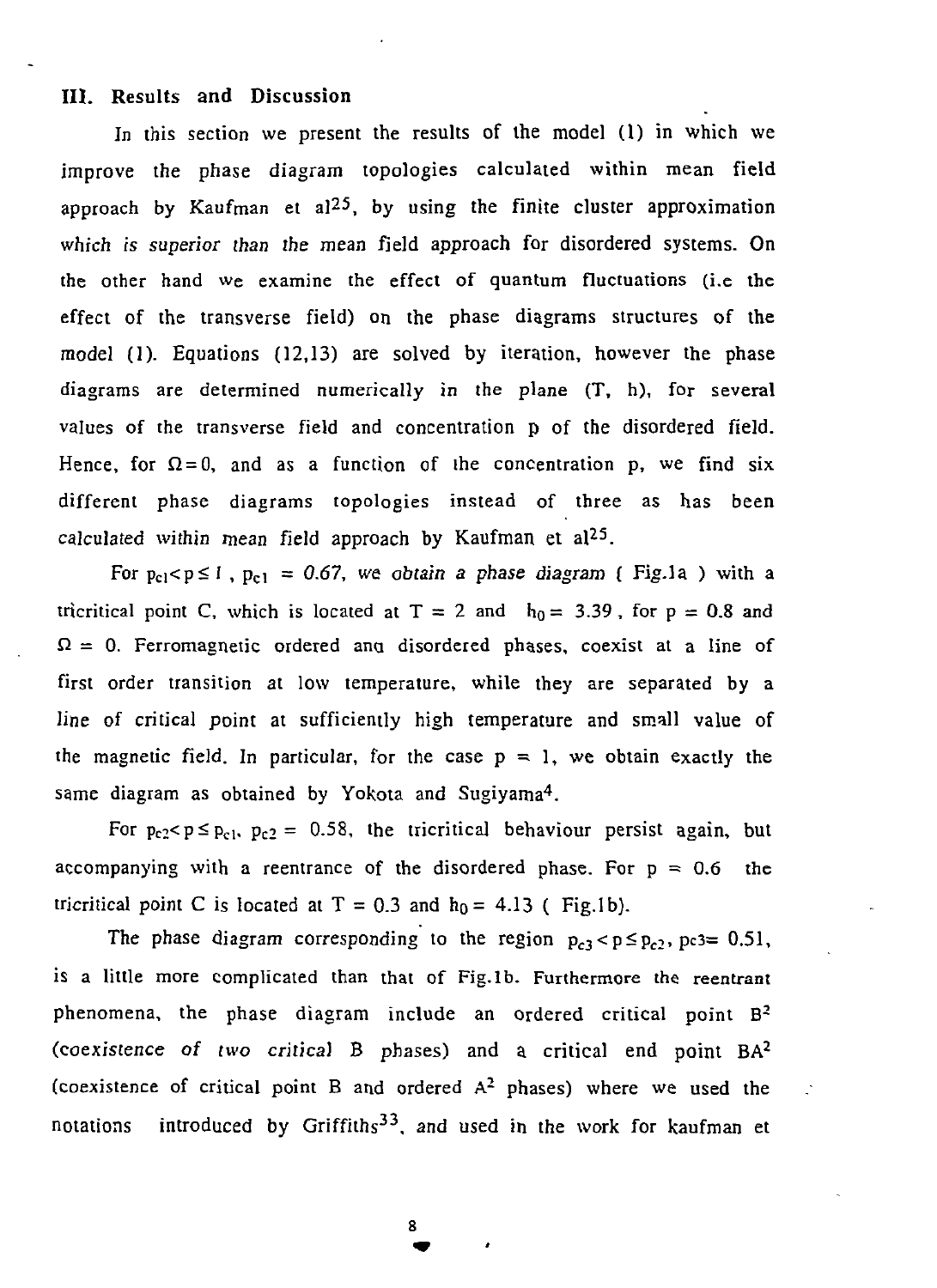$a_1^{25}$ . For p = 0.52 and  $\Omega = 0$ . B<sup>2</sup> point is given by T = 0.28 and  $h_0 = 4.16$ . while BA<sup>2</sup> point by  $T = 0.23$  and  $h_0 = 4.62$  (Fig.1c).

K.

If  $p_{c4} < p \le p_{c3}$ ,  $p_{c4} = 0.47$ , the figure is similar to our Fig.1c, except that the  $BA^2$  point is shifted to the  $(T = 0, ho = 5.96)$  point, while the coordinate of the ordered critical point  $B^2$  depends on the value of the concentration p, hence, for  $\Omega = 0$ , and  $p = 0.49$ ,  $B^2$  is located at  $T = 0.28$ and  $h_0 = 4.16$ . The reentrant phenomena is still exist (Fig.1d).

Although, reentrant phase transition appear for all values of p in the range 0.47 $\leq p \leq 0.67$ . For suitable values of p, as the temperature decreases, we observe in the T-h diagram the Para-Ferromagnetic phase transitions and Ferro-Paramagnetic phase transitions successively.

We exhibit in Fig. 1e, for  $p = 0.42$ , a typical phase diagram concerning the region  $p_{c5} < p \le p_{c4}$ ,  $p_{c5} = 0.34$ , the BA<sup>2</sup> point and the reentrant phenomena are canceled, but a small ordered phase persist for arbitrary large values of the longitudinal magnetic field. It is characterised by a smaller magnetization than that of the ordered phase at weak magnetic field. The new ordered phase is due to the fact that, for sufficiently small concentration p ( i.e  $p < 1 - p_c$  ), where  $p_c$  is the site-percolation threshold, there is formation of an infinite cluster of spins subjected to zero magnetic field and then we expect the ordered phase at zero temperature which can persist at sufficiently low temperature for arbitrary large field  $h_0$ . The two ordered phases are reperated by a first-order line which is terminated by an ordered critical point  $B^2$  (T = 0.27,  $h_0 = 4.24$ ).

For  $p_c 5 \le p \le 0$ , the first-ordered line which separates the two ordered phases is destroyed and there is a continuous passage between the two ordered phases ( see Fig.1f ). The  $p = 1/3$  case may be thought of as a good approximation to the gaussian distribution<sup>31</sup>. Schneider and Pytte has concluded that there is no tricritical point for the Gaussian distribution, contrary to the observations of Houghton et  $a^{32}$ . On the other hand, the Gaussian distribution phase diagram has no ordered phase for large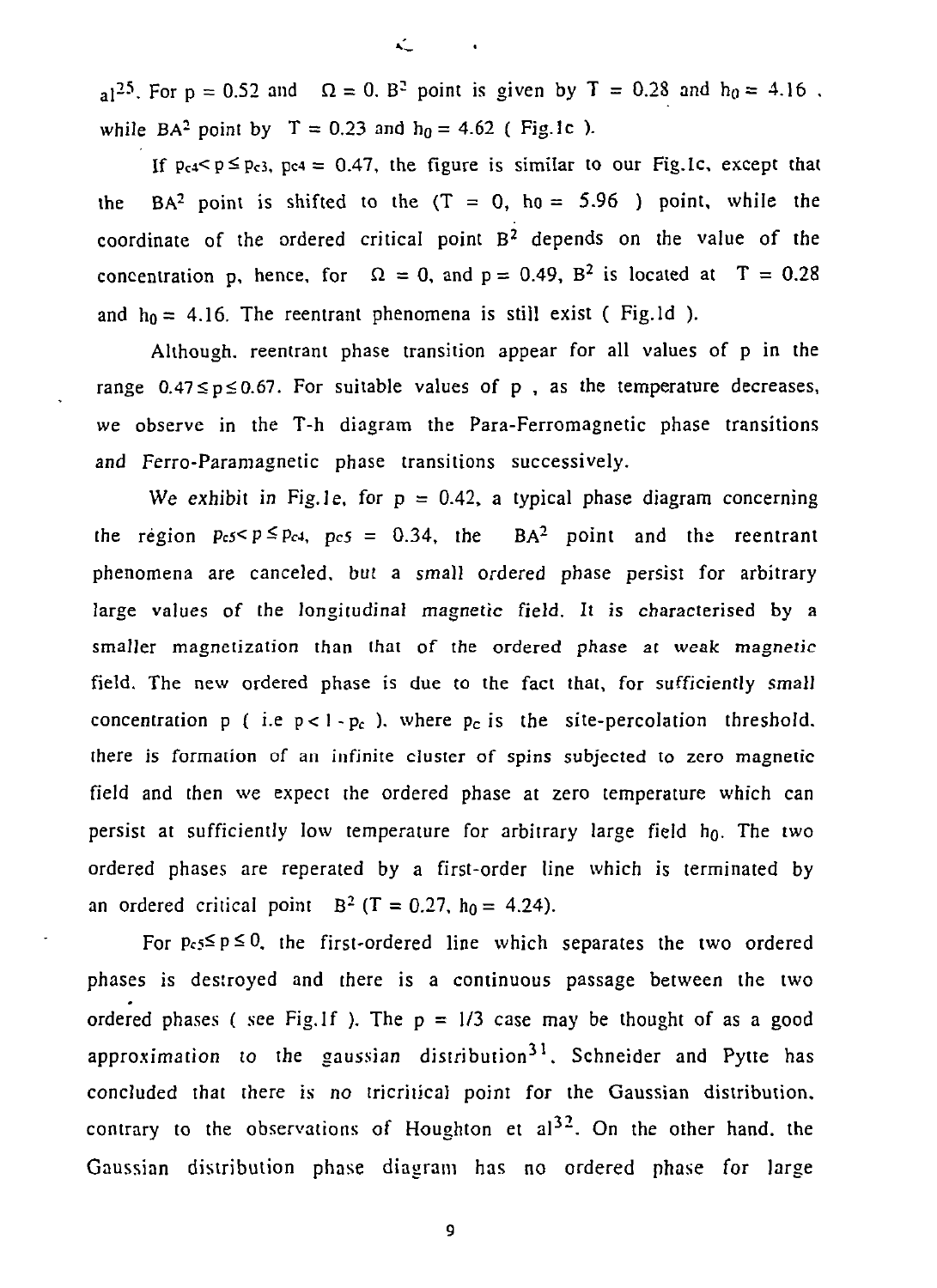random fields, while the three-peak distribution exhibits an ordered phase for arbitrary large value of the random magnetic field at low temperatures. Finally, at  $p = 0$ , the random field disappears, and we have only a line of critical points in the T-h plane.

From the zero transverse field  $\Omega$ , we conclude that :

(i) the tricritical behaviour persist only at  $p > p_0$ ?

(ii) the reentrance of the disordered phases occurs only at  $p_{c4} < p < p_{c1}$ 

(iii) the critical end point  $BA^2$  appears only at  $p_{c3} < p < p_{c2}$ 

(iv) the ordered critical point takes place only at  $p_{c5}$  <  $p < p_{c2}$ 

(v) the small ordered phase appears for a sufficiently small concentration  $p < p_{c3}$ .

For a transverse field  $\Omega \neq 0$  the threshold percolation concentrations  $p_c$  (i=1,.......5) calculated in the  $\Omega = 0$  case, are functions of  $\Omega$ . Hence we represent in the plane  $(\Omega, \mathfrak{p})$  the variation laws of  $p_c$  as a function of  $\Omega$  for different phenomena observed at  $\Omega = 0$ . However in Fig.2 we have delimited the regions where tricritical behaviour of the model (1) occurs (i.e) for each transverse field  $\Omega < \Omega$ <sub>t</sub> ( $\Omega$ <sub>i</sub> is the critical value above which tricritical behaviour can not occurs for any concentration p ) there exist a concentration  $p_s(\Omega)$  such that for  $p > p_s(\Omega)$ , the model (1) present a tricritical behaviour while  $p \leq p \cdot \Omega$  such phenomena can not exists.  $\Omega_i$  is the value of the transverse field corresponding to  $p = 1$ , hence  $\Omega_t = 2.19$ . From Fig.3, it is clear that for  $\Omega > \Omega_r$ ,  $\Omega_r = 1.90$ , the reentrant phenomena can not persist for any concentration p. while for each  $\Omega < \Omega_r$ , the reentrant phenomena occurs for all concentration  $p_{c4}(\Omega) < p < p_{c1}(\Omega)$ . Such phenomena are exhibited within appropriate ranges of the transverse field and the random field, indicating possible competition between randomness and quantum fluctuations. When the random field is sufficiently diluted ( $p > 0.67$ ), the quantum effects dominate and the reentrant phenomena disappear. Both the randomness and quantum effects prevent ordering, but the two effects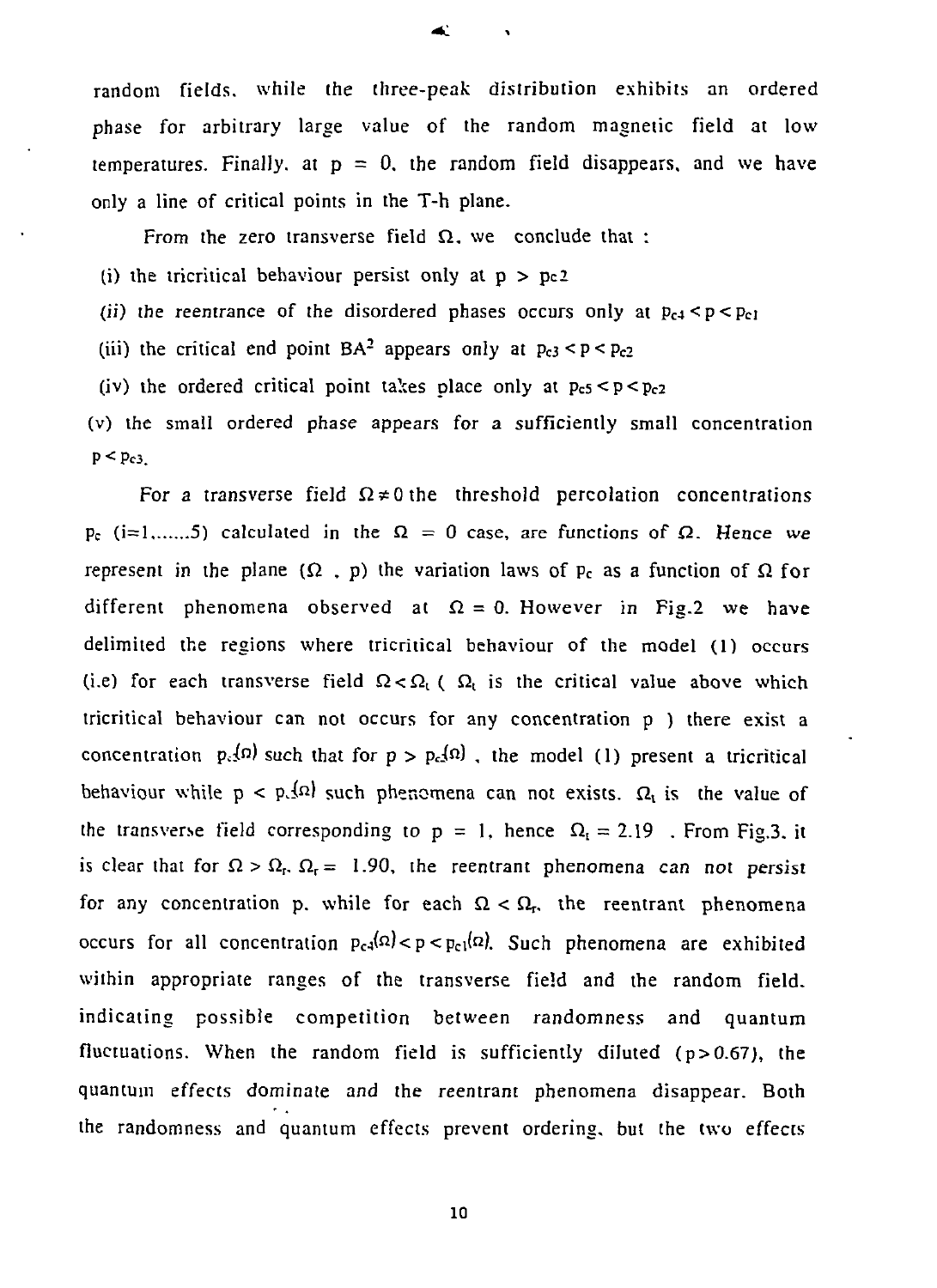do not affect in the same manner. The transition in which the randomness dominates has the tendency to be first order. Quantum effects tend to make it second order. Then, it is easy to see that the appearance of reentrance phenomena and tricritical points is suppressed by either the increasing quantum effects due to the transverse field or the decreased dilution of the random field distribution.

ý

The region where the ordered phase persist *for* arbitrary value of the longitudinal magnetic field in the plane ( $\Omega$ , p), is given in Fig.4. Contrary to the mean field approach this order persist only for a concentration  $p < p_{c4}(\Omega)$  with  $p_{c4}(0) = p_{c4} = 0.47$ . It appears also for a transverse magnetic field  $\Omega < \Omega$ <sub>0</sub> = 4.71, for p = 0.

Longitudinal magnetization of the model (1) is determined for  $\Omega = 0$ both as a function of the temperature for several values of the longitudinal magnetic field ( Fig.5a) and as a function of the longitudinal magnetic field for several values of the temperature ( Fig.5b). From these figures it is clear that the longitudinal magnetization undergoes a discontinuity at the first-order transition, while this magnetization vanishes continuously at the second order transition. For  $h = 5$ , (Fig.5a) the longitudinal magnetization vanishes twice; this is a characteristic of the reentrant phenomena in agreement with the phase diagram represented in Fig.1c. Longitudinal magnetization for  $h = 5$  is represented as a function of the temperature for several values of the transverse magnetic field (Fig.6). However it is found that the reentrant phenomena is defavoured by increasing the transverse magnetic field  $\Omega$ .

**11**

K.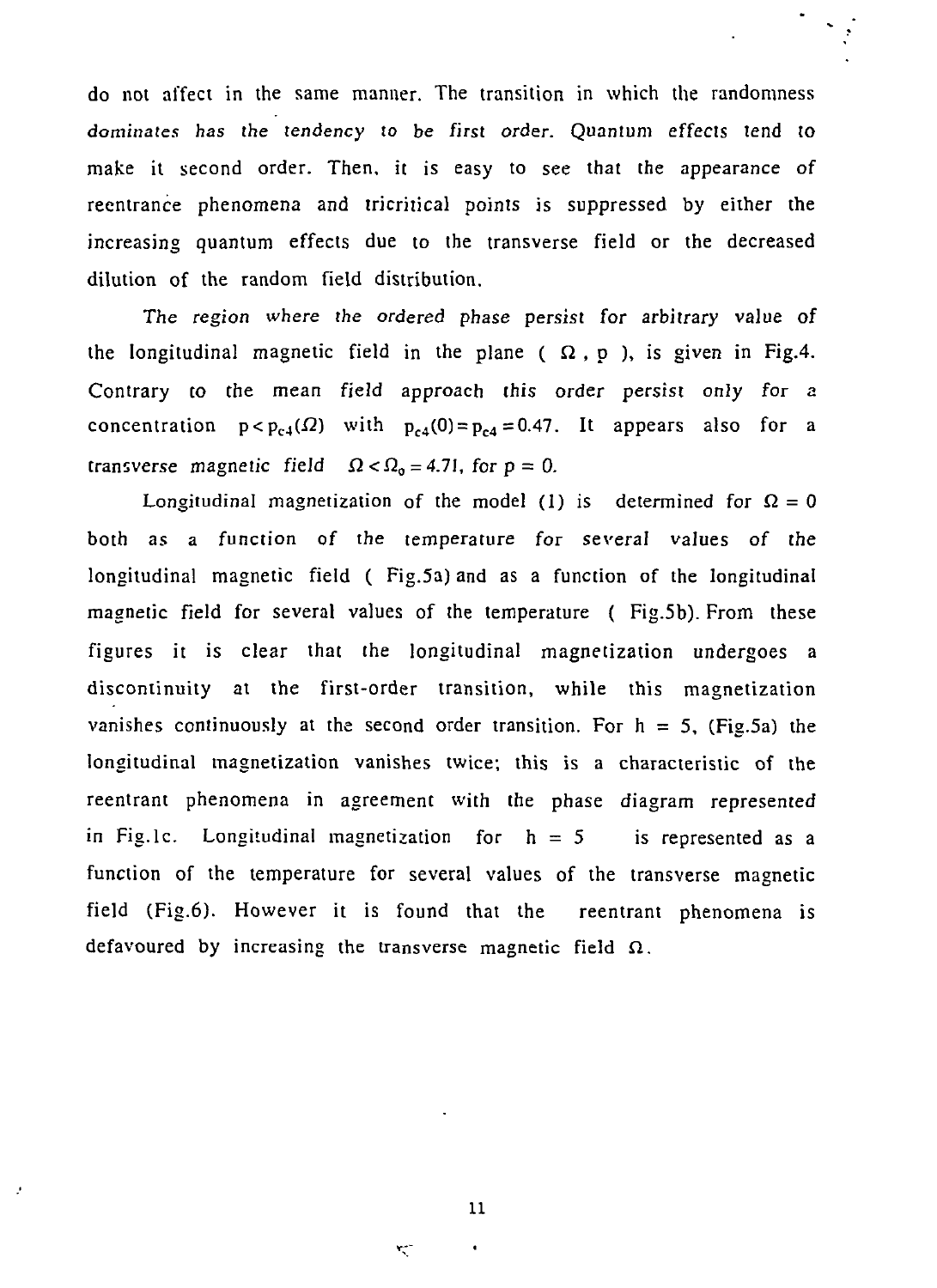#### VI. Conclusion

Using a finite cluster approximation, we have examined the effect of a transverse magnetic field on the phase diagrams topologies of the spin-1/2 Ising model with three-peak random magnetic field distribution. It is found that the small ordered phase persist only at a sufficiently small concentration of the longitudinal disordered field, which depends on the value of the transverse field, contrary to the mean field results. We have studied the multicritical behaviour and reentrant phenomena as a function of the transverse field. However we have delimited the regions where tricritical behaviour, reentrant phenomena and small ordered phases persist as a functions of the transverse field and concentration p.

#### Acknowledgements:

Two of the authors (A.B.) and (C.E.B.) would like to thank the International Centre for Theoretical Physics, Trieste, for hospitality.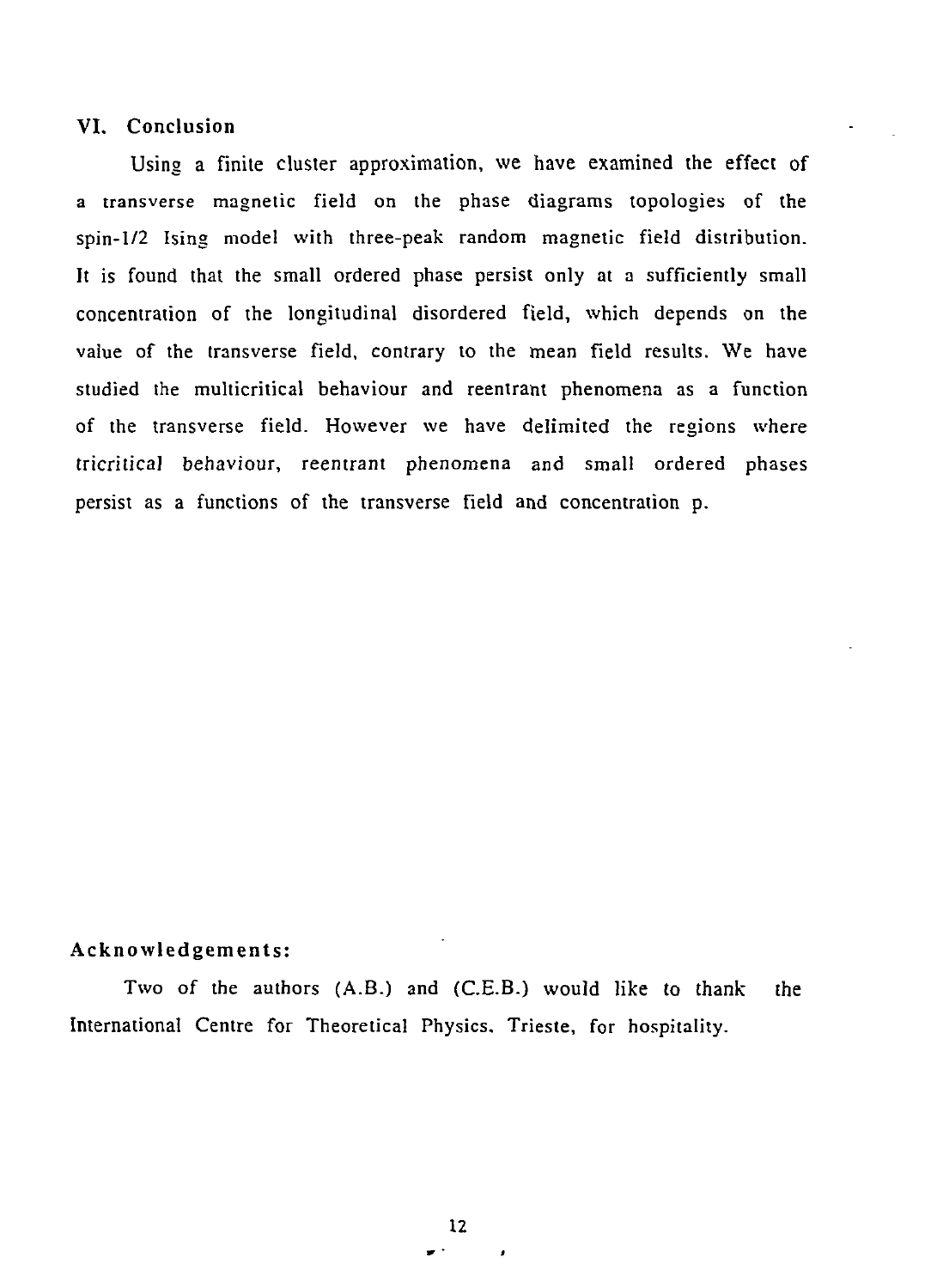#### **References:**

Ŀ,

- [I] P.G. de Gennes, Solid state commun.l, 132 (1963)
- [2] R. Blink and B. Zeks, Adv. Phys. 1, 693 (1972)
- [3] V.K. Saxena, Phys. Lett. **A90,** 71 (1982)
- [4] T. Yokota and Y. Sugiyama, Phys. Rev. **B37,** 5657 (1988)
- [5] E.F. Sarmento and T. Kaneyoshi, Phys. Rev. **B39,** 9555 (1989)
- [6] Y.Q. Ma and Z.Y. Li, Phys. Rev. **B41,** 11392 (1990)
- [7] Y.Q. Ma, Z.Y. Li, D.L. Lin and T.F. George, Phys. Rev. **B44,** 2373 (1991)
- [8] F.S. Milman, P.R. Hauser and W. Figneiredo, Phys. Rev. **B43,** 13641 (1991)
- [9] T.F. Kassol, W. Figneiredo and J.A. Plascak, Phys. Lett. **A160,** 518 (1991)
- [10] R.J. Birgeneau, Y. Shapira, G. Shirane, R.A. Cowley and H. Yoshizawa, Physica **B137.** 83 (1986); Po-Zen Wong, S- Von Molnar and P.Dimon, J. Appl. Phys. S3, 7954 (1982)
- [II] Y. Imry and S.K. Ma, Phys. Rev. Lett. 35, 1399 (1975)
- [12] A. Aharony. Y. *Imry* and *S.K.* Ma, Phys. Rev. Lett. **37,** 1364 (1976)
- [13] J.Z. Imbrie, Phys. Rev. Lett. *35,* 1399 (1975)
- [14] S. Galam and J.L. Birman. Phys. Rev. **B28,** 5322 (1983); Solinas and W.F. Wreszinski. J. Stat. Phys. 41, 29 (1985); T. Kaneyoshi. Physica 139A, 455 (1985)
- [15] O. Emin-Wohlman and C. Hartztein, I. Phys. **A18,** 315 (1985)
- [16] H.E. Borges and P.R. Silva, Physiea **144A,** *566* (1987)
- [17] A. Benyoussef, H. Ez-Zahraouy and M. Saber, Physica **A198,** 593 (1993)
- [18] A. Benyoussef and H. Ez-Zahraouy, Phys. Stat. Sol. (b) **179,** 521 (1993)
- [19] A. Benyoussef and H. Ez-Zahraouy, J. Phys. Condens. Matter 6, 3411 (1994)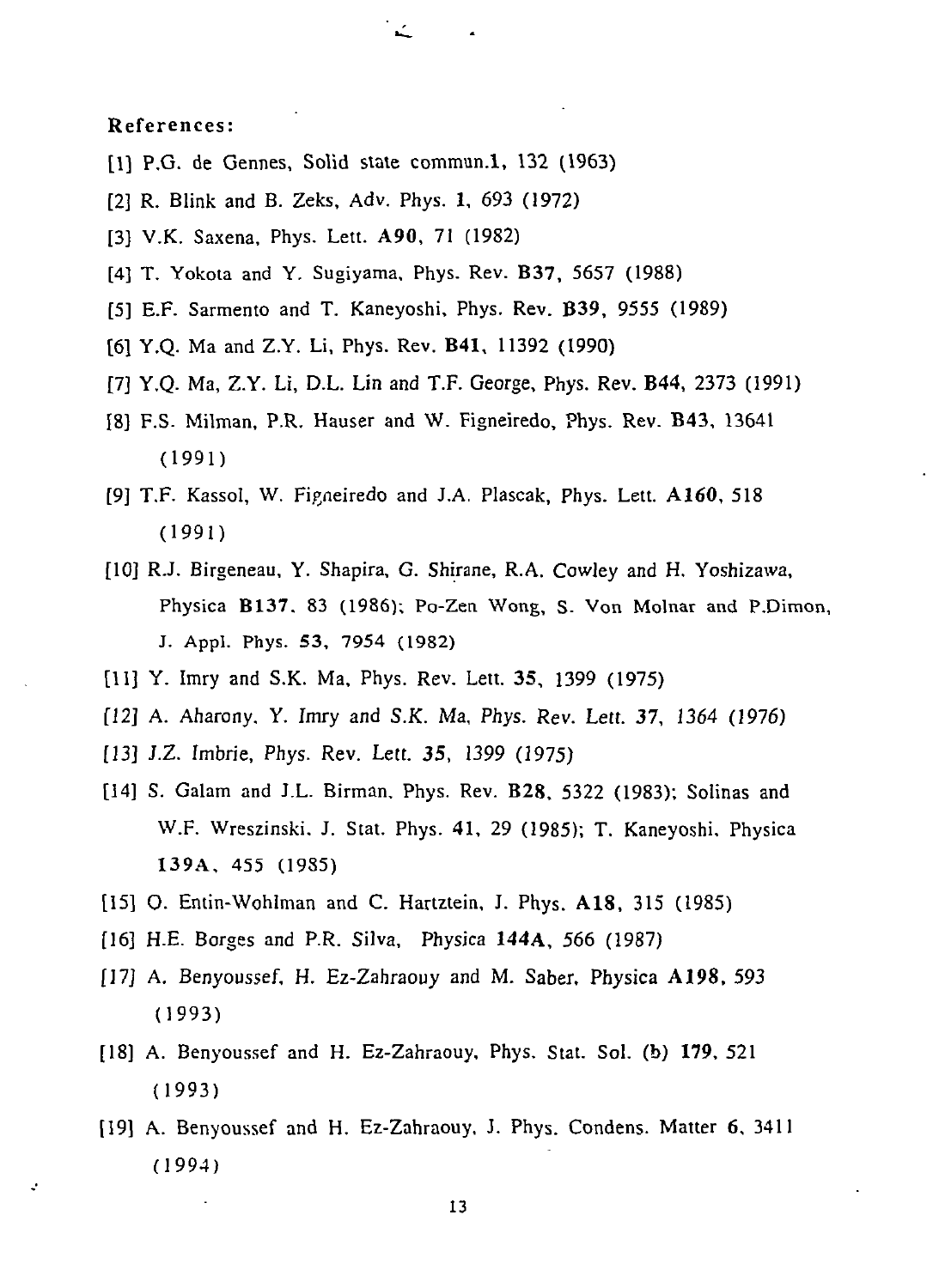- [20] H. Ez-Zahraouy. Physica Scripta **51.** 310 (1995)
- [21] A. Aharony. Phys. Rev. **B18.** 3318 (1978)
- [22] P. Reed, J. Phys. **CIS,** L 615 (1985)
- [23] D.P. Landau, H.H. Lee and W. Koo, J. Appl. Phys. 49, 1356 (1978)
- [24] D.C. Mattis, Phys. Rev. Lett. 55, 3009 (1985)
- [25] M. Kaufman, P.E. Kluzinger and A. Khurana, Phys. Rev. **B34,** 4766 (1986)
- [26] G. Grinstein, and D. Mukamel, Phys. Rev. B 27, 4503 (1983)
- [27] N. Boccara, Phys. Lett. A94, 185 (1983)
- [28] A. Benyoussef and N. Boccara, J. Phys. **C16,** 1143 (1983)
- [29] H.Ez-Zahraouy, M.Saber and J.W.Tucker, J.Magn.Magn.Materll8, 129 (1993)
- [30] P. Tomczak, E.F. Sarmento, A.F. Siqueira and A.R. Ferchmin, Phys. **Stat.** Sol. **(b)142.** 551 (1987)
- [31] T. Schneider and E. Pytte, Phys. Rev. **B15,** 1519 (1977)
- [32] A. Houghton. A. Khurana and F.J. Seco, Phys. Rev. Lett.55, 856 (1985)
- [33] R.B. Griffiths, Phys. Rev. **B12.** 345 (1975)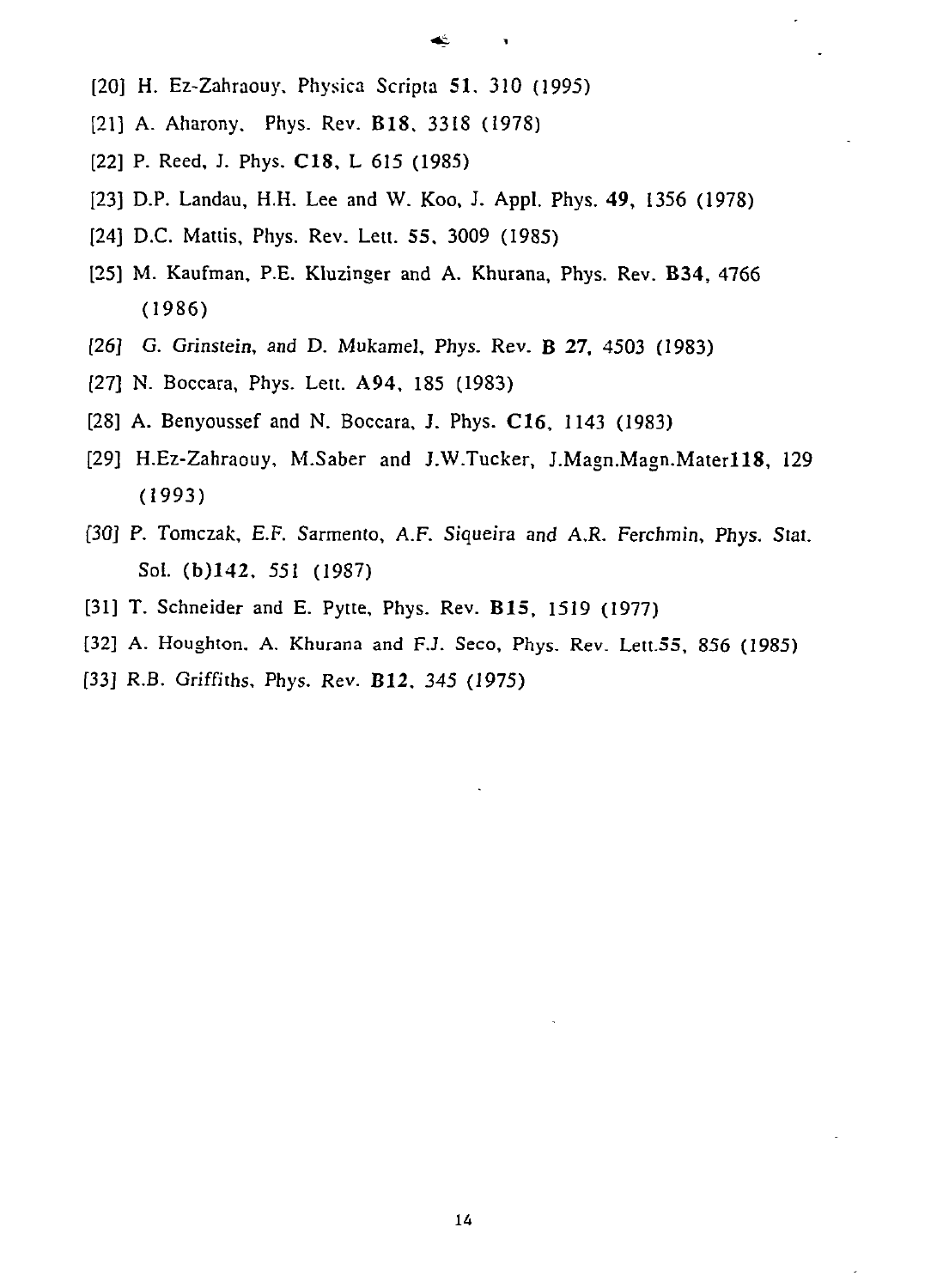Figures **Captions:**

**Fig.1** Phase diagram in T/J- h/J plane for  $\Omega / J = 0$ (a)  $p = 0.8$ ; (b)  $p = 0.6$ ; (c)  $p = 0.52$ ; (d)  $p = 0.49$ ; (e)  $p = 0.42$ ; (f)  $p = 0.3$ ; solid line, critical points; dashed line, first-order transitions. A tricritical point also occurs.

Fig.2 Concentration dependence of the transverse magnetic field, delimiting the region of tricritical behaviour existence.

**Fig.3** Concentration dependence of the transverse magnetic field, delimiting the domain of existence of the reentrant phenomena.

**Fig.4** Concentration dependence of the transverse magnetic field, delimiting the region where the small ordered phase exist.

Fig.5a The temperature dependence of the longitudinal magnetization for  $p = 0.52$  and  $\Omega = 0$ . The number accompanying each curve denotes the value of the longitudinal magnetic field.

Fig.Sb The longitudinal field dependence of the longitudinal magnetization for  $p = 0.42$  and  $\Omega = 0$ . The number accompanying each curve denotes the value of the temperature.

Fig.6 The temperature dependence of the longitudinal magnetization for  $p = 0.52$  and  $h = 5$ . The number accompanying each curve denotes the value of the transverse magnetic field.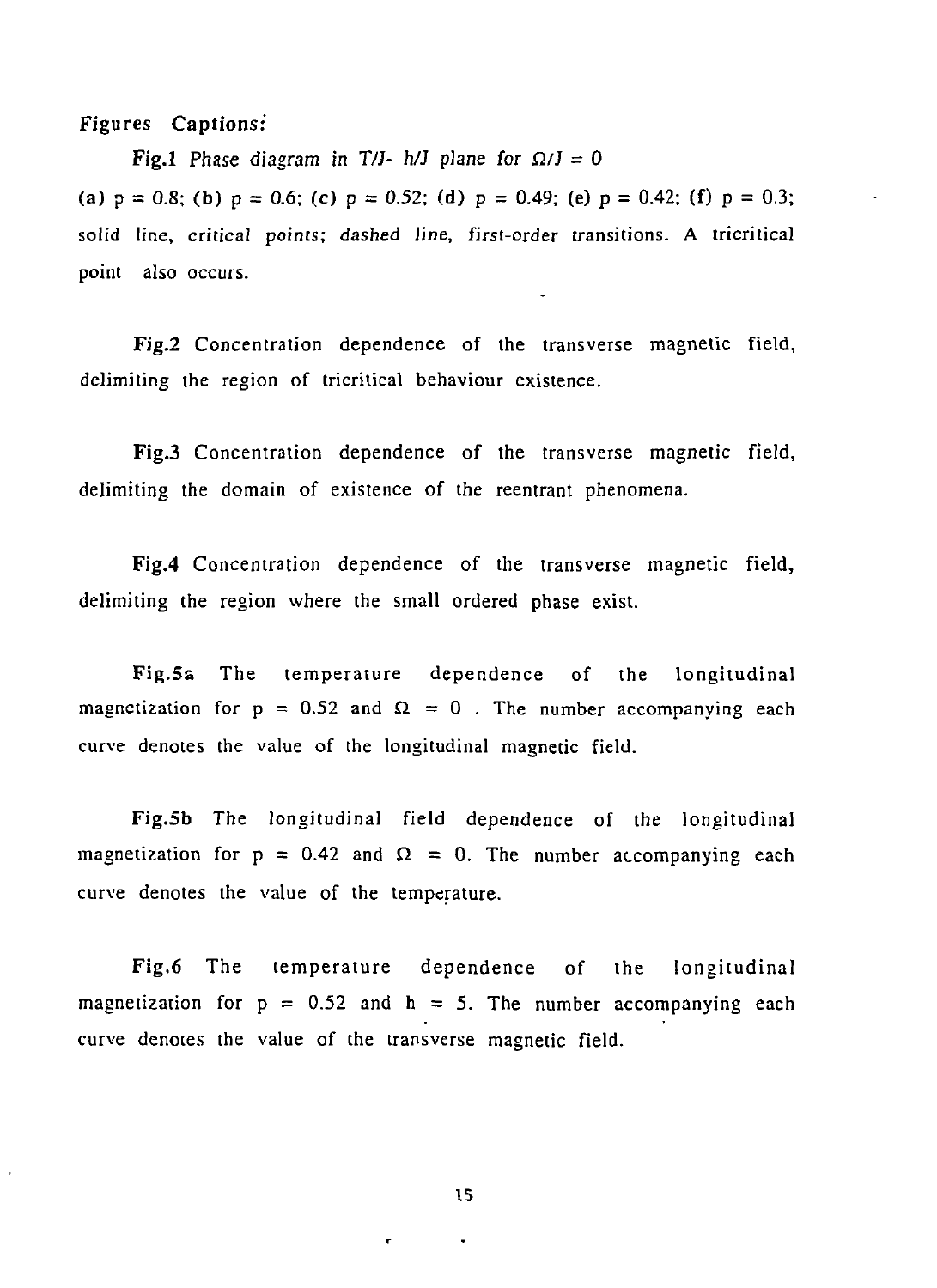

 $\mathbf{\hat{z}}$ **UJ Q. UJ**

**LU DC**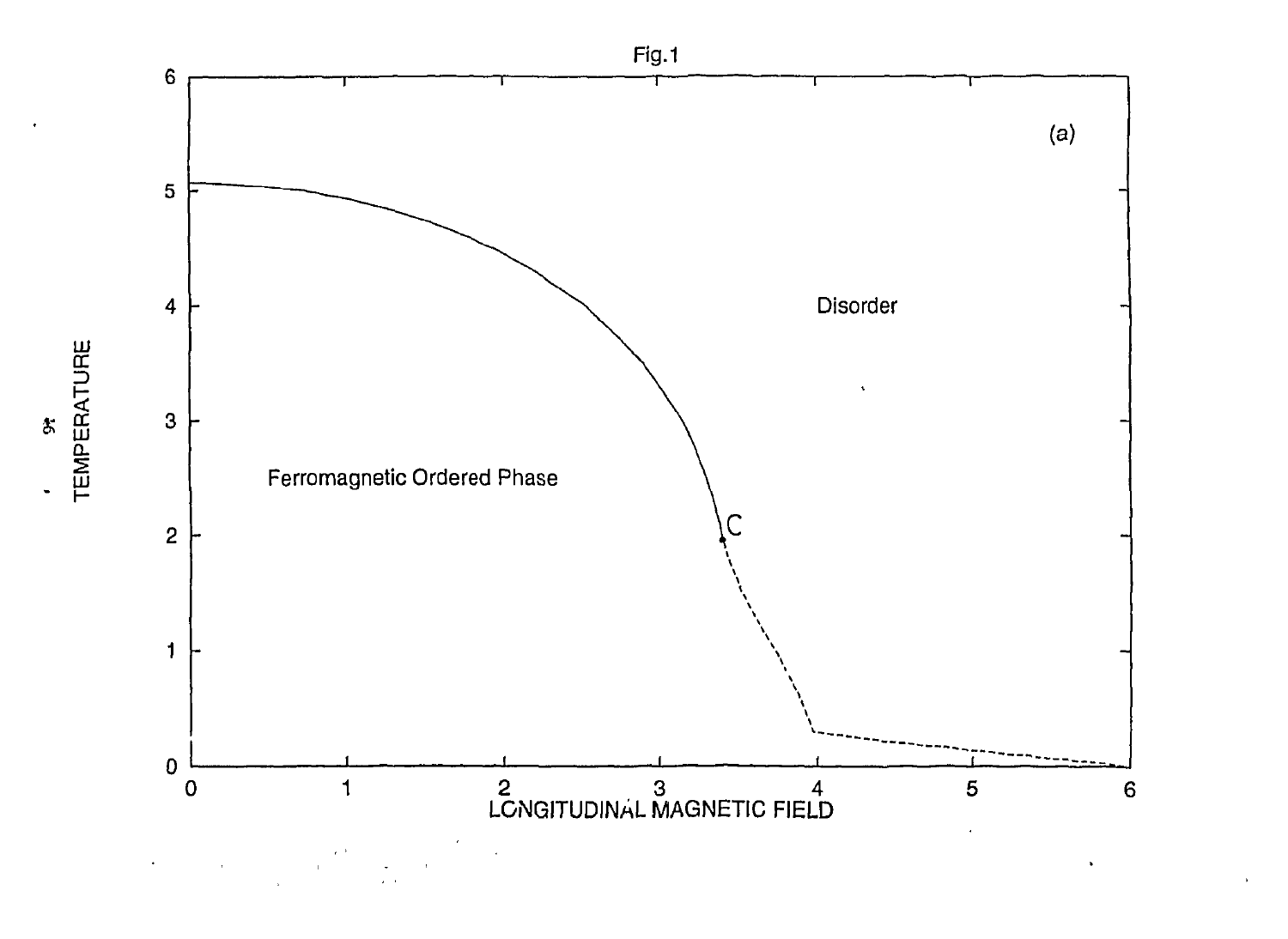

 $\vec{\mathbf{z}}$ 

 $\frac{1}{12}$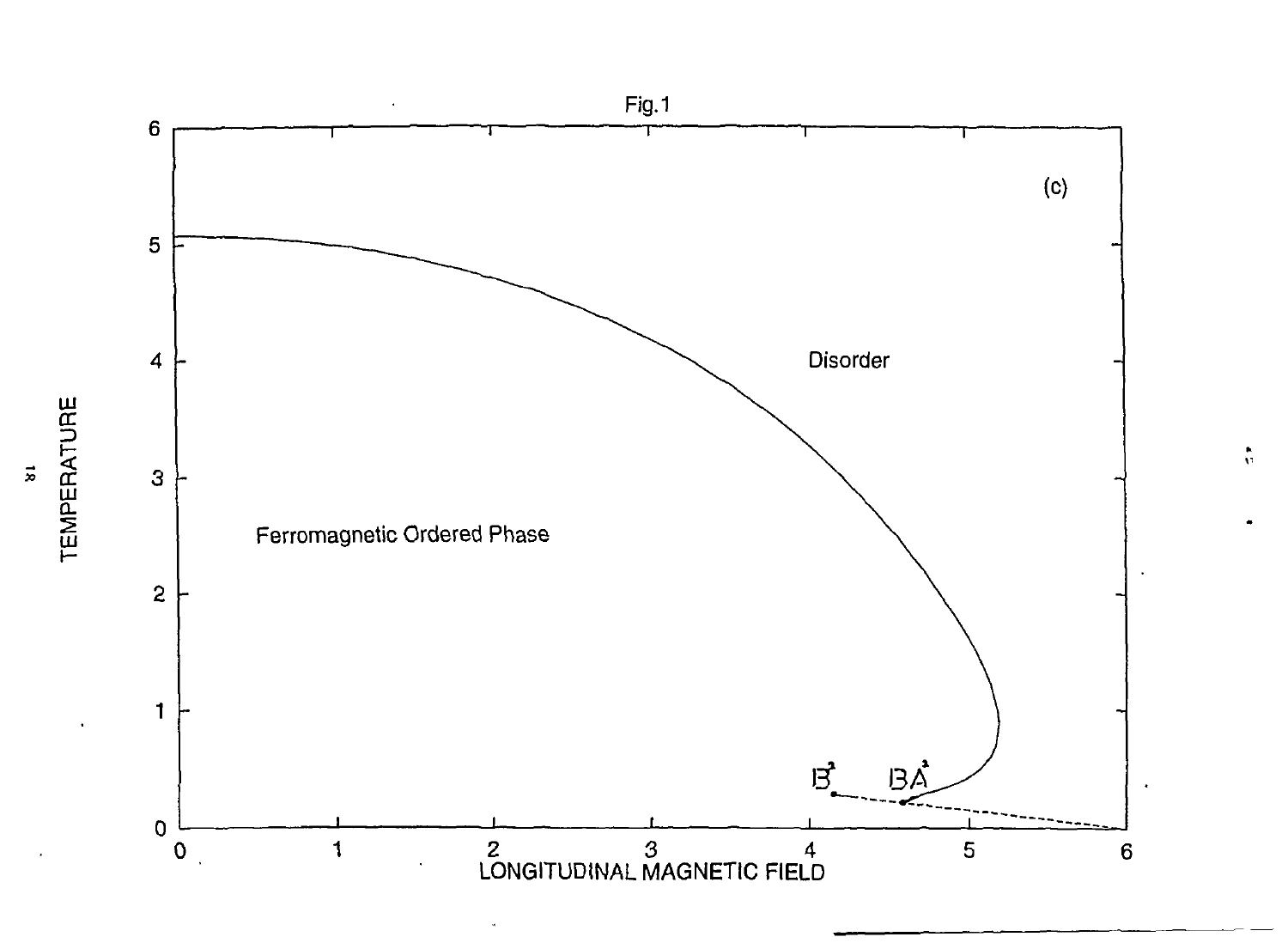

Ţ.

**TEMPERATURE**  $\overline{4}$ 

 $\epsilon_{\rm s}$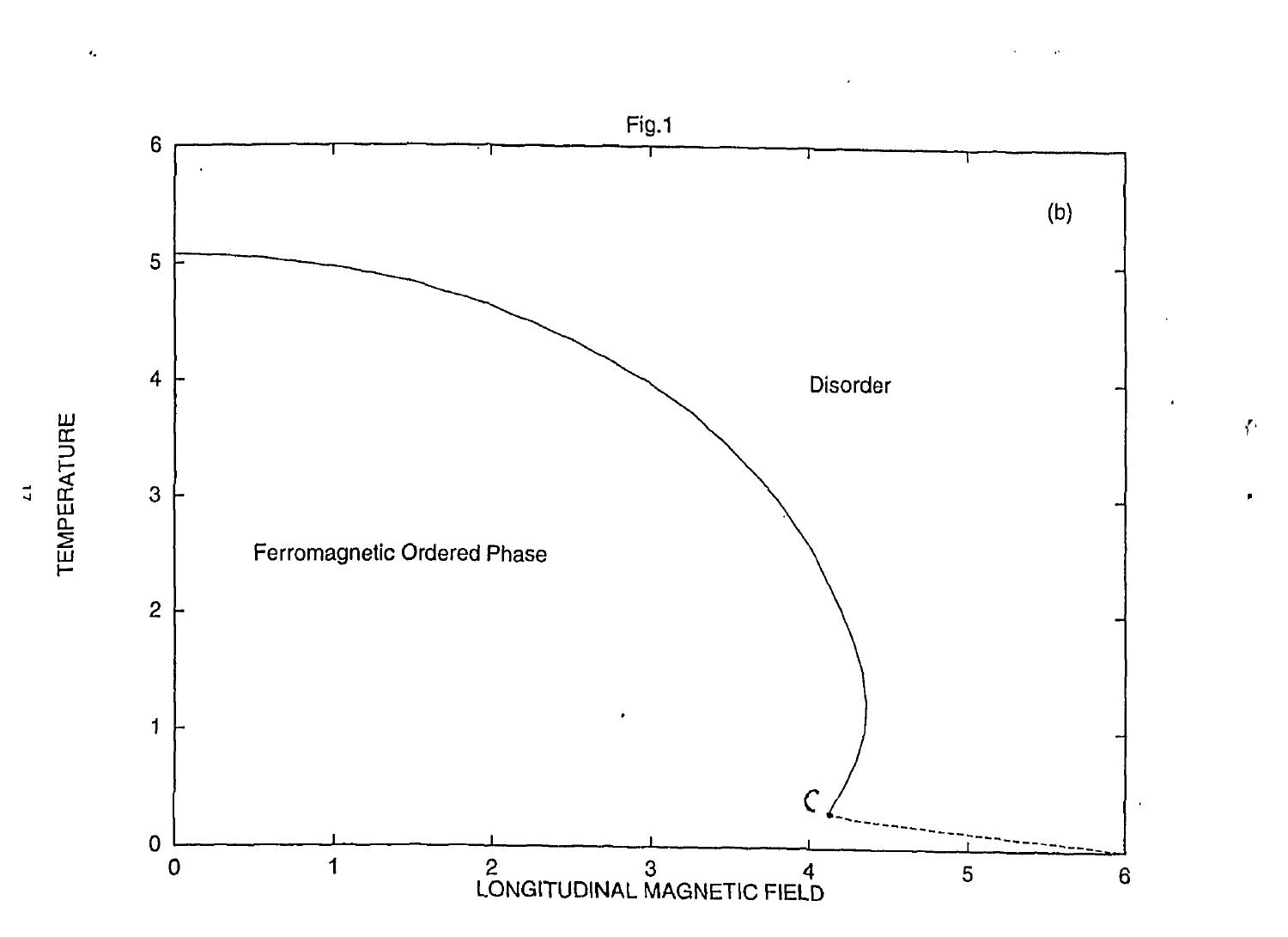

TEMPERATURE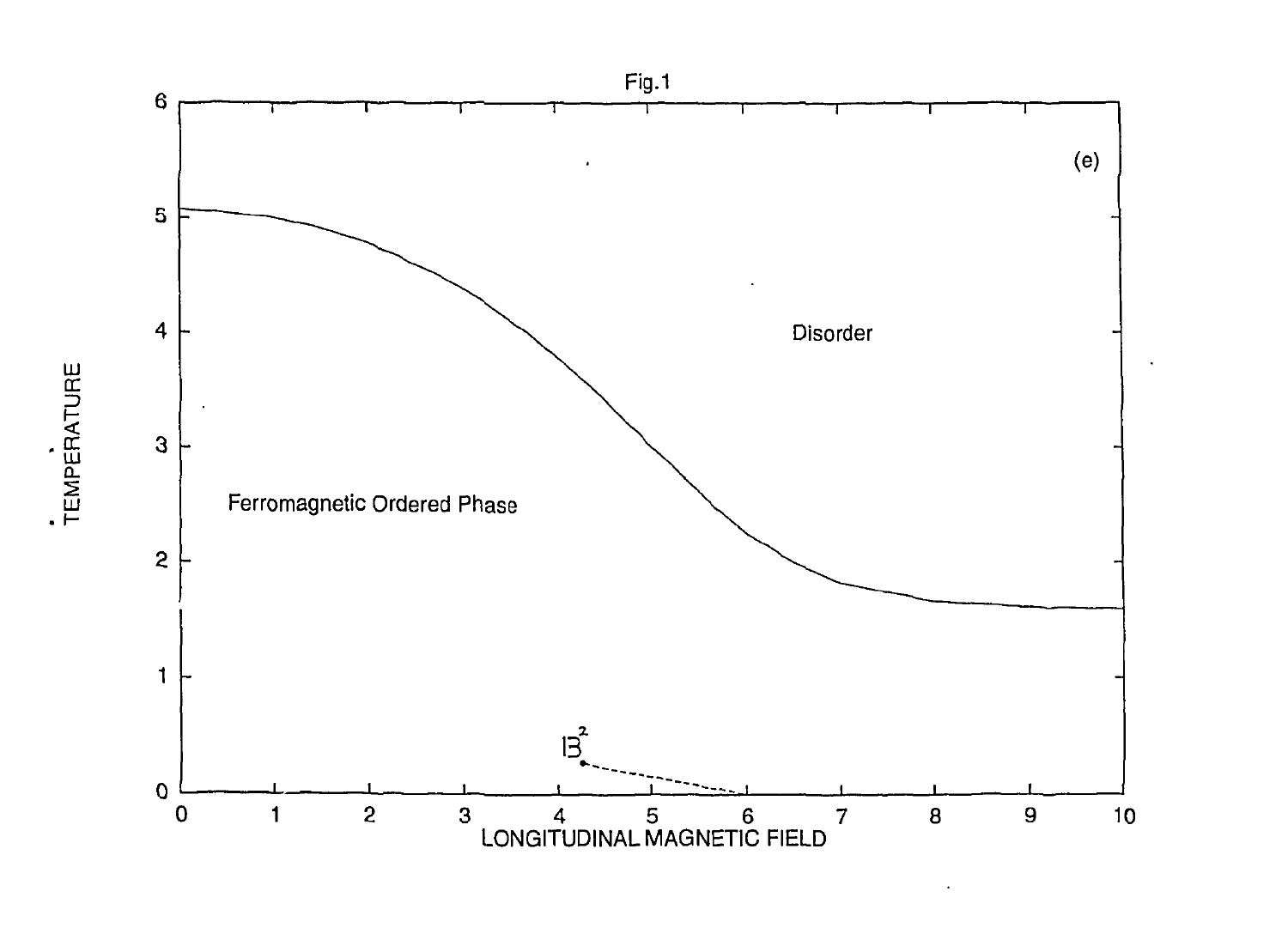

**LU**  $\vec{\gamma}$ **. LU Q-**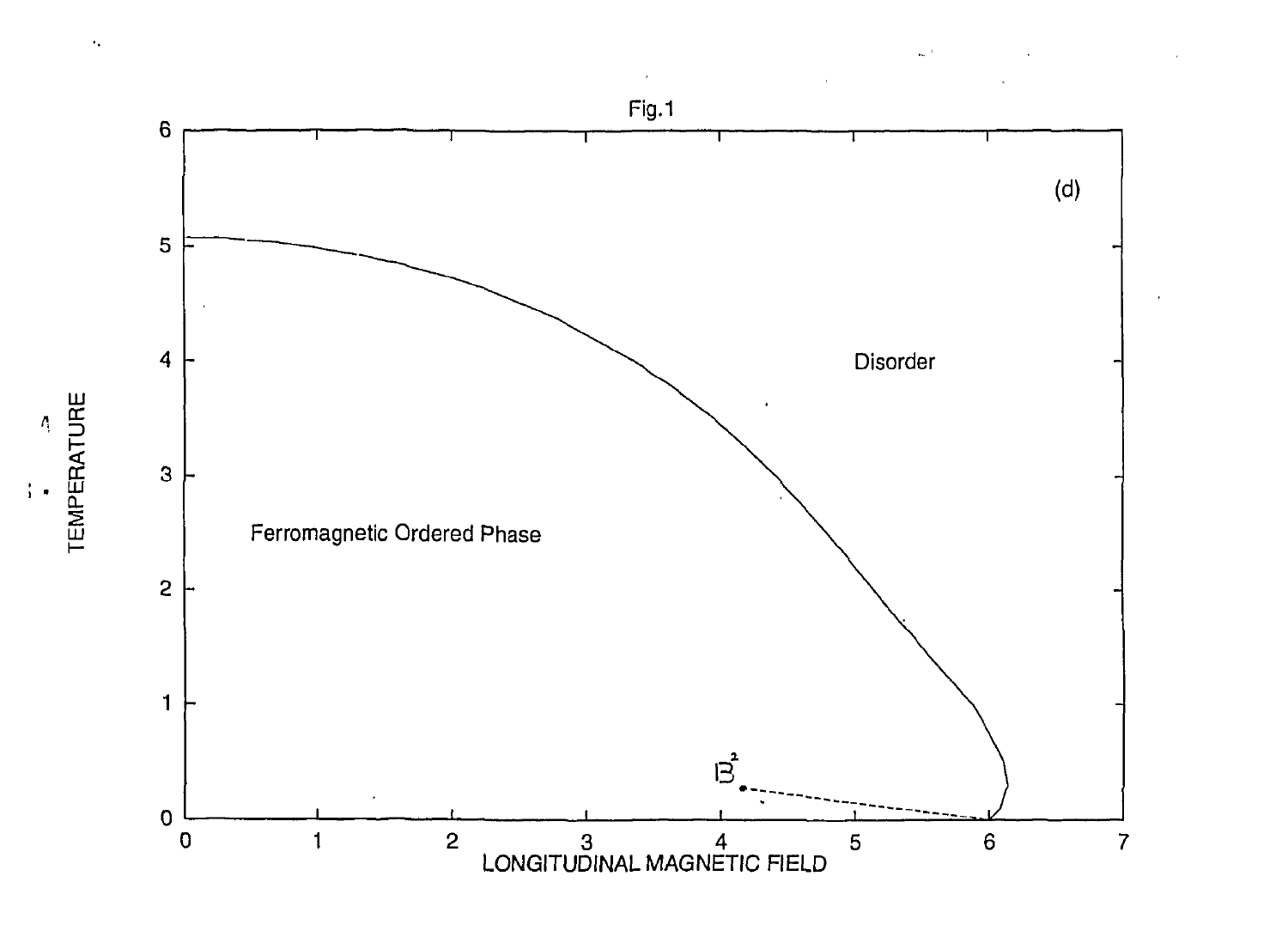

 $\mathbf{A}$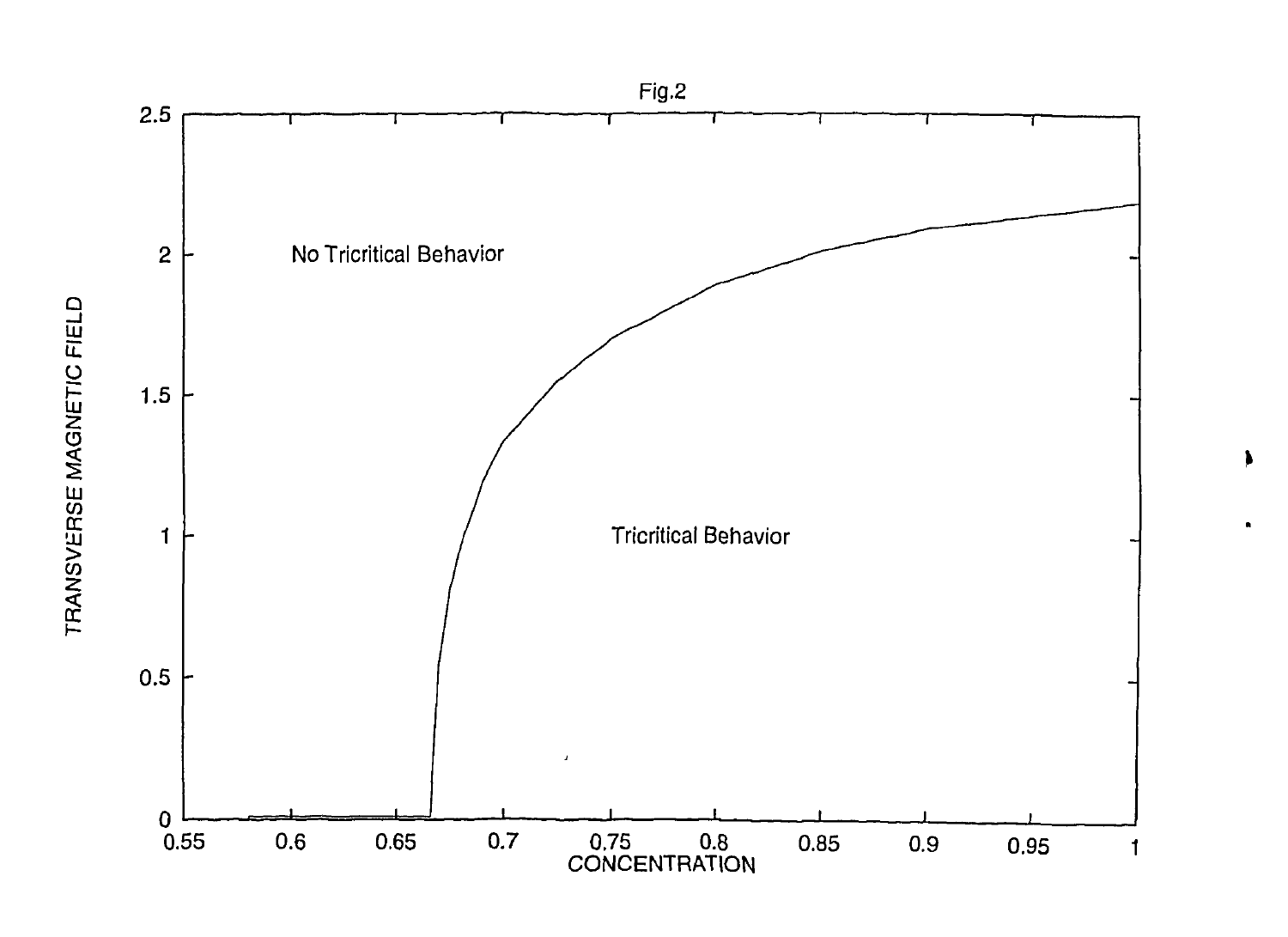

 $\mathbf{r}$ 



 $\mathbf{z}$ 

 $\epsilon_{\rm s}$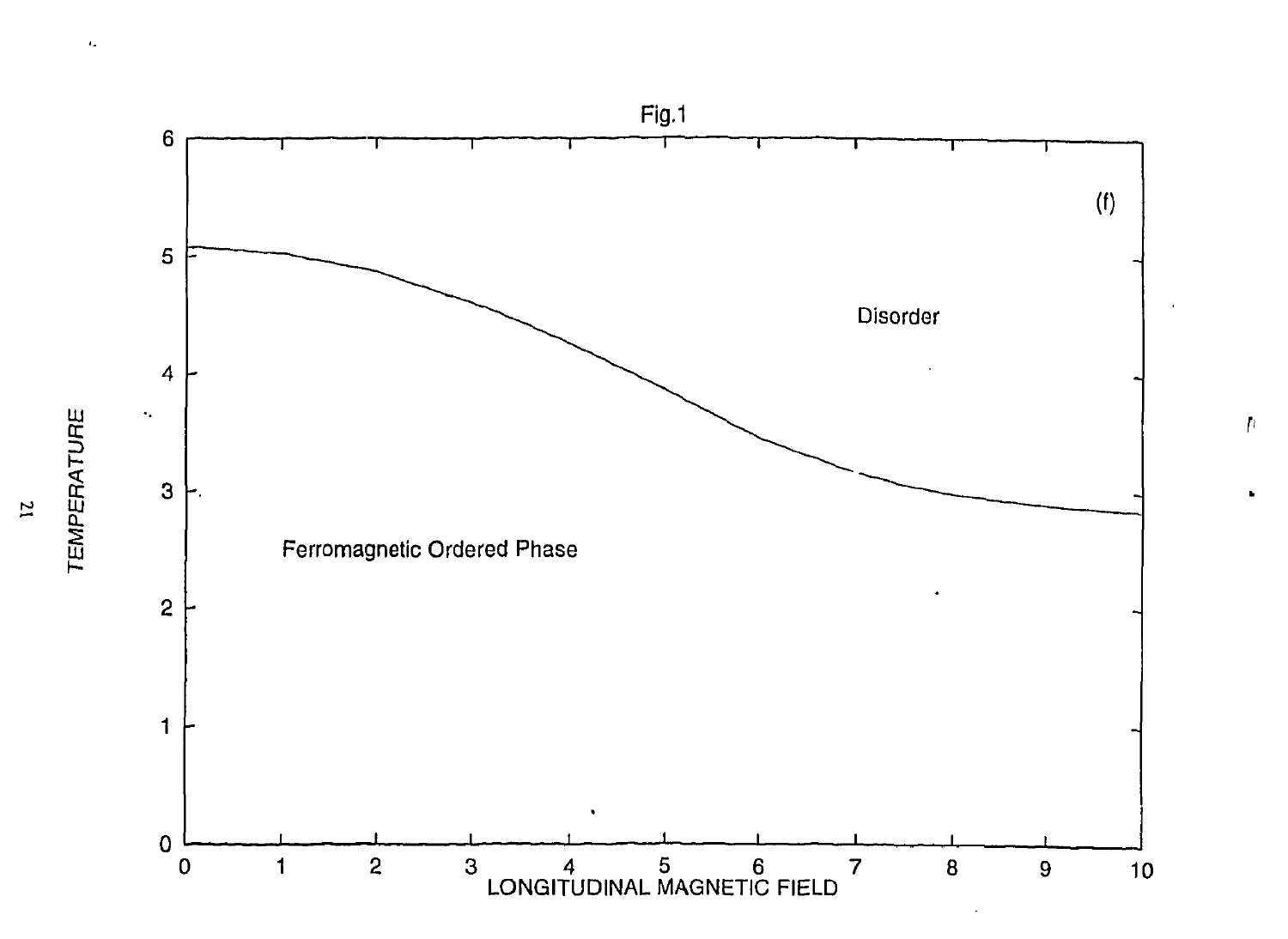

*a.* **O JE MAGNE U CO**

 $\,$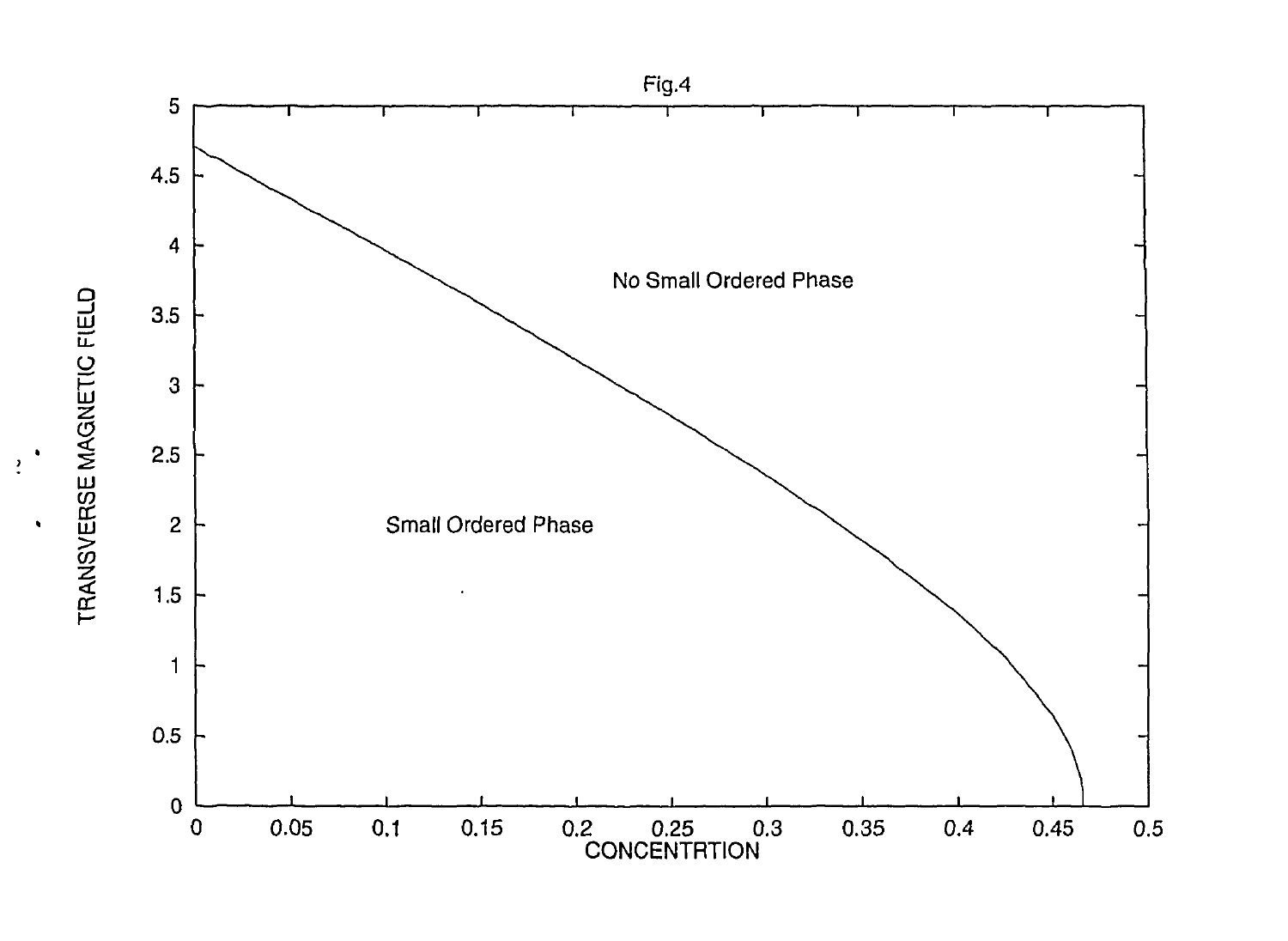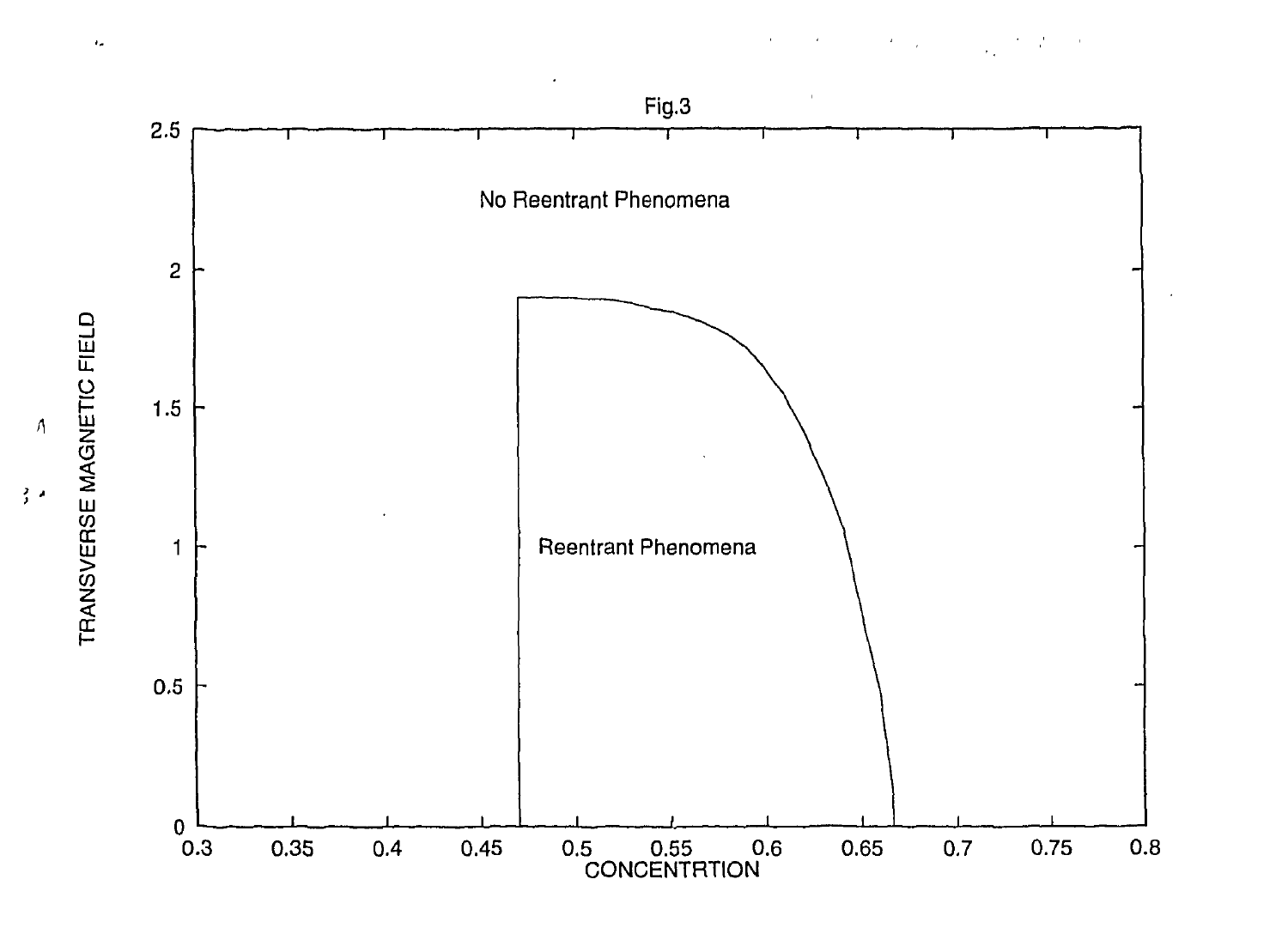$0.8$  $\overline{\mathbf{C}}$  .  $\overline{c}$ ဥ  $0.4$  $0.5$  $0.6\,$  $\overline{C}$  $0.9$  $\circ$  $\circ$ د  $\sigma$  $\overline{c}$  $4.5$  $\boldsymbol{\omega}$ 4 4<br>MAGNETIC FIELD<br>B Fig. S ς<br>Ω  $\overline{\phantom{0}}$  $\infty$  $\circ$  $\widehat{\mathfrak{S}}$  $\vec{o}$ 

97

LONGITUDINAL MAGNETIZATION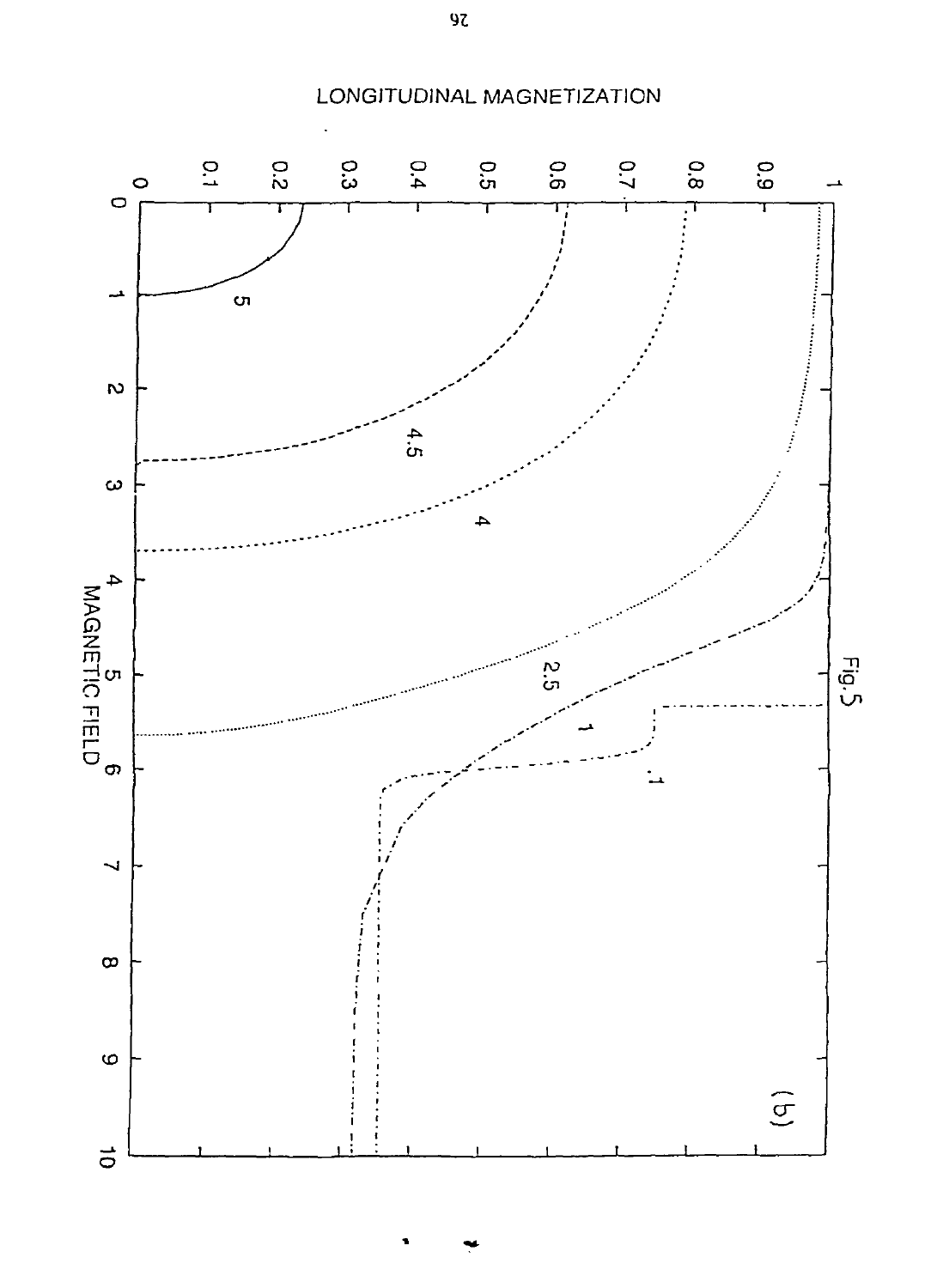$\tilde{c}$  $\frac{0}{2}$ င္ပ<br>မ 0.4 o.s  $0.6$  $0.8$  $0.9\,$  $0.7$  $\ddot{=}$  $\circ$  $\overline{a}$  $\circ$ o.s  $\rightarrow$  $\ddot{5}$ Ö 2<br>TEMPERATURE  $E19.5$  $4.3$  $\boldsymbol{\omega}$  $\omega$ ပ္ပံ  $\overline{\phantom{a}}$  $\widehat{\mathbf{e}}$  $4.5$ 

SZ.

LONGITUDINAL MAGNETIZATION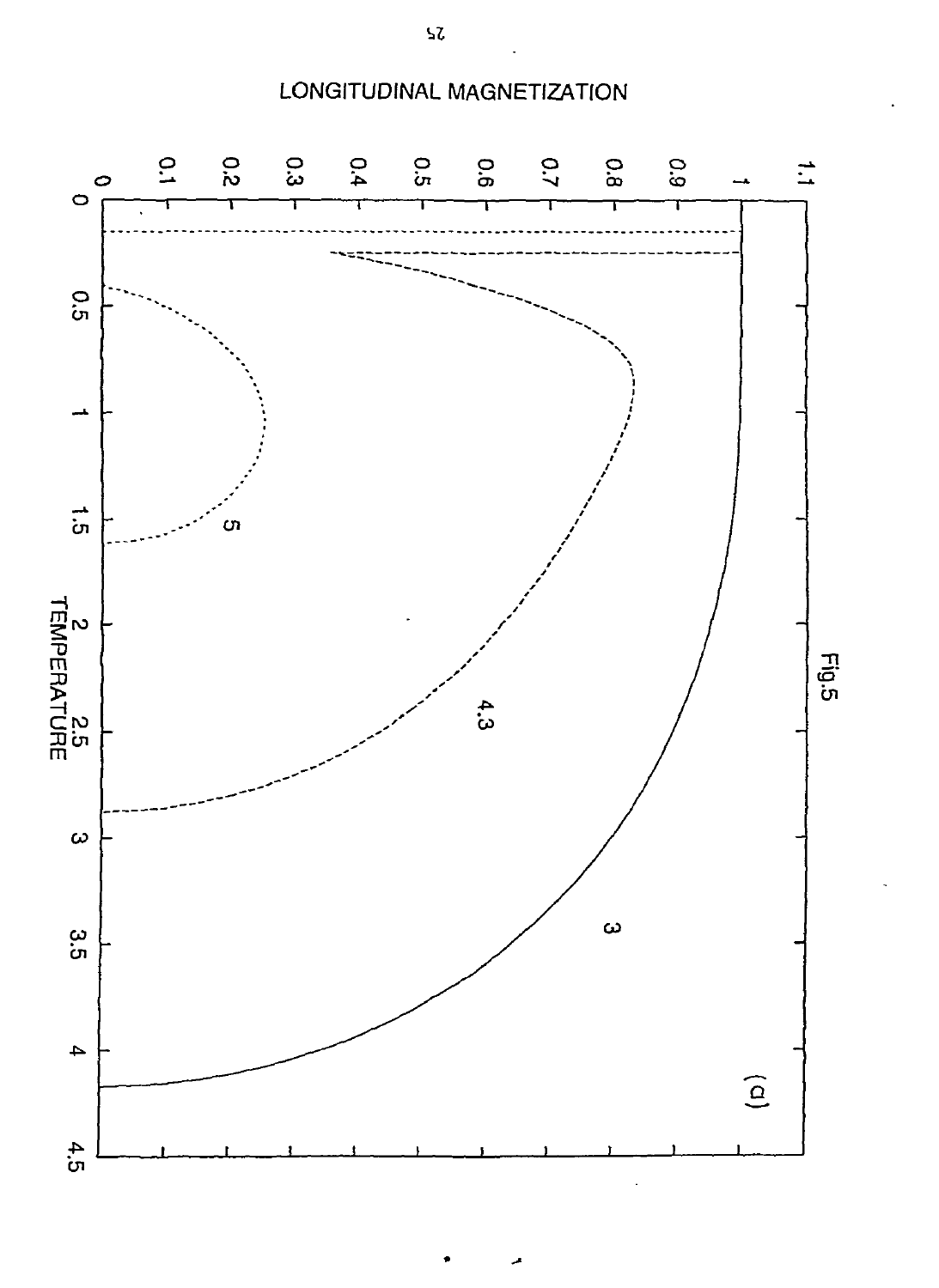$\mathcal{O}(\mathcal{A}^{\mathcal{A}})$  and  $\mathcal{O}(\mathcal{A}^{\mathcal{A}})$  and  $\mathcal{O}(\mathcal{A}^{\mathcal{A}})$  and  $\mathcal{O}(\mathcal{A}^{\mathcal{A}})$  $\mathcal{L}(\mathcal{L}^{\mathcal{L}})$  and  $\mathcal{L}^{\mathcal{L}}$  . The contribution of  $\mathcal{L}^{\mathcal{L}}$  $\label{eq:2.1} \frac{1}{\sqrt{2\pi}}\int_{\mathbb{R}^3}\frac{1}{\sqrt{2\pi}}\left(\frac{1}{\sqrt{2\pi}}\right)^2\frac{1}{\sqrt{2\pi}}\int_{\mathbb{R}^3}\frac{1}{\sqrt{2\pi}}\frac{1}{\sqrt{2\pi}}\frac{1}{\sqrt{2\pi}}\frac{1}{\sqrt{2\pi}}\frac{1}{\sqrt{2\pi}}\frac{1}{\sqrt{2\pi}}\frac{1}{\sqrt{2\pi}}\frac{1}{\sqrt{2\pi}}\frac{1}{\sqrt{2\pi}}\frac{1}{\sqrt{2\pi}}\frac{1}{\sqrt{2\pi}}\frac{$  $\label{eq:2.1} \mathcal{L}(\mathcal{L}^{\text{max}}_{\mathcal{L}}(\mathcal{L}^{\text{max}}_{\mathcal{L}})) \leq \mathcal{L}(\mathcal{L}^{\text{max}}_{\mathcal{L}}(\mathcal{L}^{\text{max}}_{\mathcal{L}}))$